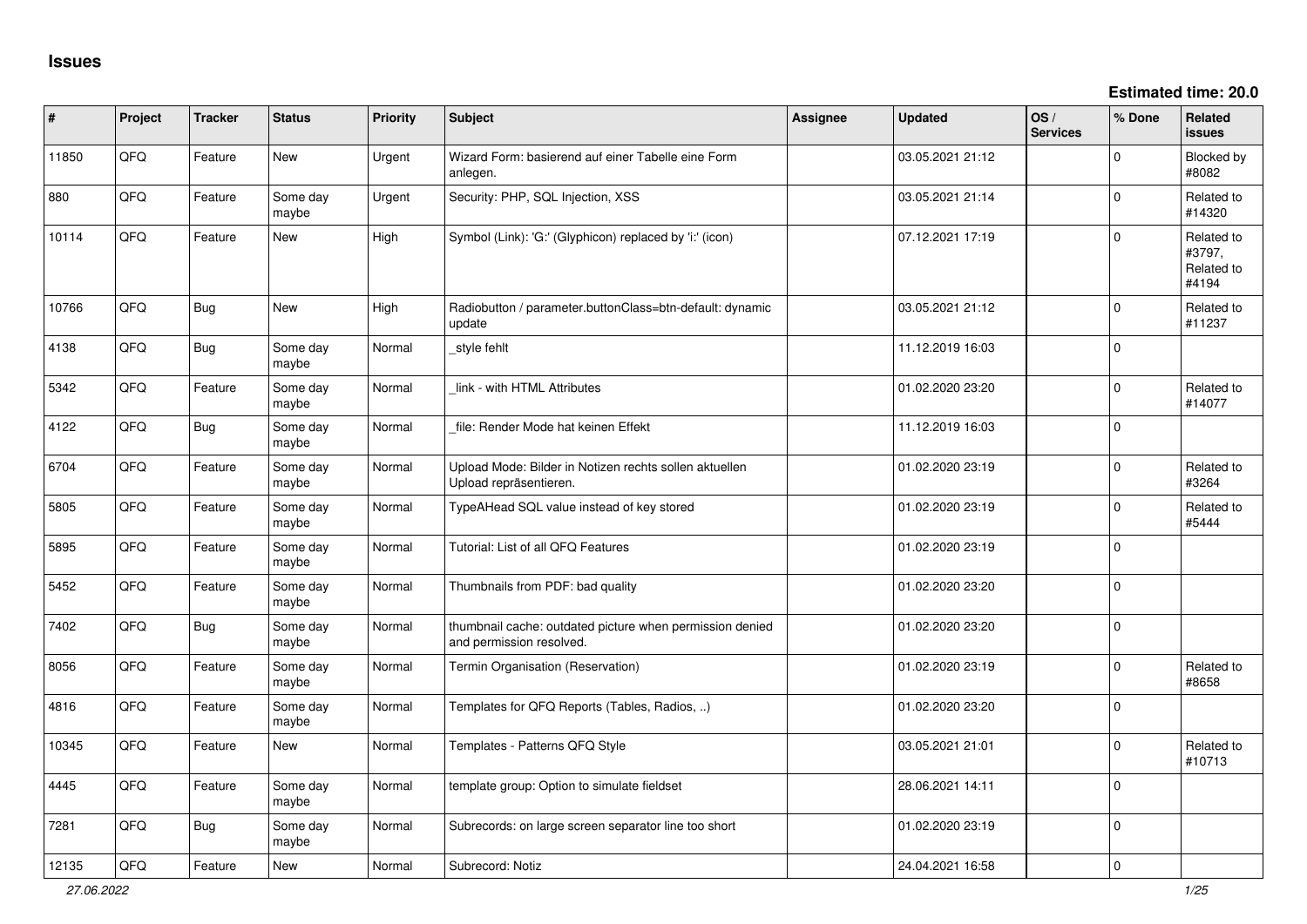| $\pmb{\#}$ | Project | <b>Tracker</b> | <b>Status</b>     | <b>Priority</b> | <b>Subject</b>                                                                                               | Assignee | <b>Updated</b>   | OS/<br><b>Services</b> | % Done      | Related<br>issues   |
|------------|---------|----------------|-------------------|-----------------|--------------------------------------------------------------------------------------------------------------|----------|------------------|------------------------|-------------|---------------------|
| 4442       | QFQ     | Feature        | Some day<br>maybe | Normal          | Special Column Name: _link - new symbol G (Glyph) to<br>choose any available symbol                          |          | 11.12.2019 16:02 |                        | 0           |                     |
| 4551       | QFQ     | Feature        | Some day<br>maybe | Normal          | Set 'pills' via dynamicUpdate to show/hide/disabled                                                          |          | 01.02.2020 23:20 |                        | $\mathbf 0$ | Related to<br>#3752 |
| 7921       | QFQ     | Feature        | Some day<br>maybe | Normal          | Rest API Export: URL kuerzer machen                                                                          |          | 01.02.2020 23:19 |                        | $\mathbf 0$ |                     |
| 9855       | QFQ     | Bug            | New               | Normal          | <b>Required Check</b>                                                                                        |          | 01.02.2020 15:56 |                        | 0           |                     |
| 5129       | QFQ     | Feature        | Some day<br>maybe | Normal          | Reports: SQL fuer x Achse und y Achse                                                                        |          | 11.12.2019 16:02 |                        | $\mathbf 0$ |                     |
| 4435       | QFQ     | Feature        | Some day<br>maybe | Normal          | Report: striptags - specify allowed tags                                                                     |          | 01.02.2020 23:20 |                        | $\mathbf 0$ |                     |
| 11534      | QFQ     | Feature        | <b>New</b>        | Normal          | Report: Action on selected rows - Table batchprocessing<br>feature                                           |          | 18.11.2020 08:15 |                        | $\mathbf 0$ |                     |
| 4640       | QFQ     | Feature        | Some day<br>maybe | Normal          | Rename System Forms                                                                                          |          | 01.02.2020 23:20 |                        | $\mathbf 0$ |                     |
| 1623       | QFQ     | Feature        | Some day<br>maybe | Normal          | RealURL                                                                                                      |          | 11.12.2019 16:03 |                        | 30          |                     |
| 9020       | QFQ     | <b>Bug</b>     | Some day<br>maybe | Normal          | radio mit buttonClass und dynamicUpdate lassen sich nicht<br>kombinieren                                     |          | 11.12.2019 16:01 |                        | $\mathbf 0$ |                     |
| 5851       | QFQ     | Feature        | Some day<br>maybe | Normal          | Queue System implementieren: MQTT, RabbitMQ                                                                  |          | 01.02.2020 23:20 |                        | $\mathbf 0$ | Related to<br>#5715 |
| 7108       | QFQ     | Feature        | Some day<br>maybe | Normal          | QFQ Wrap Elements                                                                                            |          | 11.12.2019 16:01 |                        | $\mathbf 0$ |                     |
| 5892       | QFQ     | Feature        | Some day<br>maybe | Normal          | QFQ should use T3 API to manipulate FE GROUP<br>membership                                                   |          | 01.02.2020 23:20 |                        | $\mathbf 0$ |                     |
| 9024       | QFQ     | Bug            | Some day<br>maybe | Normal          | QFQ Einarbeitung                                                                                             |          | 01.02.2020 15:56 |                        | $\mathbf 0$ |                     |
| 5160       | QFQ     | Feature        | Some day<br>maybe | Normal          | QFQ collaborative / together.js, ShareJS, y-js, collaborative,                                               |          | 11.12.2019 16:02 |                        | $\mathbf 0$ |                     |
| 1234       | QFQ     | Feature        | Some day<br>maybe | Normal          | QF: Record numbering: Im Grid soll in Spalte 1 optional die<br>laufende Nummer der Records angezeigt werden. |          | 01.02.2020 23:20 |                        | $\mathbf 0$ |                     |
| 955        | QFQ     | Feature        | Some day<br>maybe | Normal          | QF: Notizen vor/nach dem Form                                                                                |          | 01.02.2020 23:20 |                        | $\mathbf 0$ |                     |
| 1251       | QFQ     | Feature        | Some day<br>maybe | Normal          | QF: Combo                                                                                                    |          | 11.12.2019 16:03 |                        | $\mathbf 0$ |                     |
| 1253       | QFG     | Feature        | Some day<br>maybe | Normal          | QF: Colorpicker                                                                                              |          | 11.12.2019 16:03 |                        | 0           |                     |
| 3495       | QFQ     | Feature        | Some day<br>maybe | Normal          | Predifined Parameter werden nicht in '+' (add new record)<br>SIP gerendert.                                  |          | 11.12.2019 16:02 |                        | $\mathbf 0$ |                     |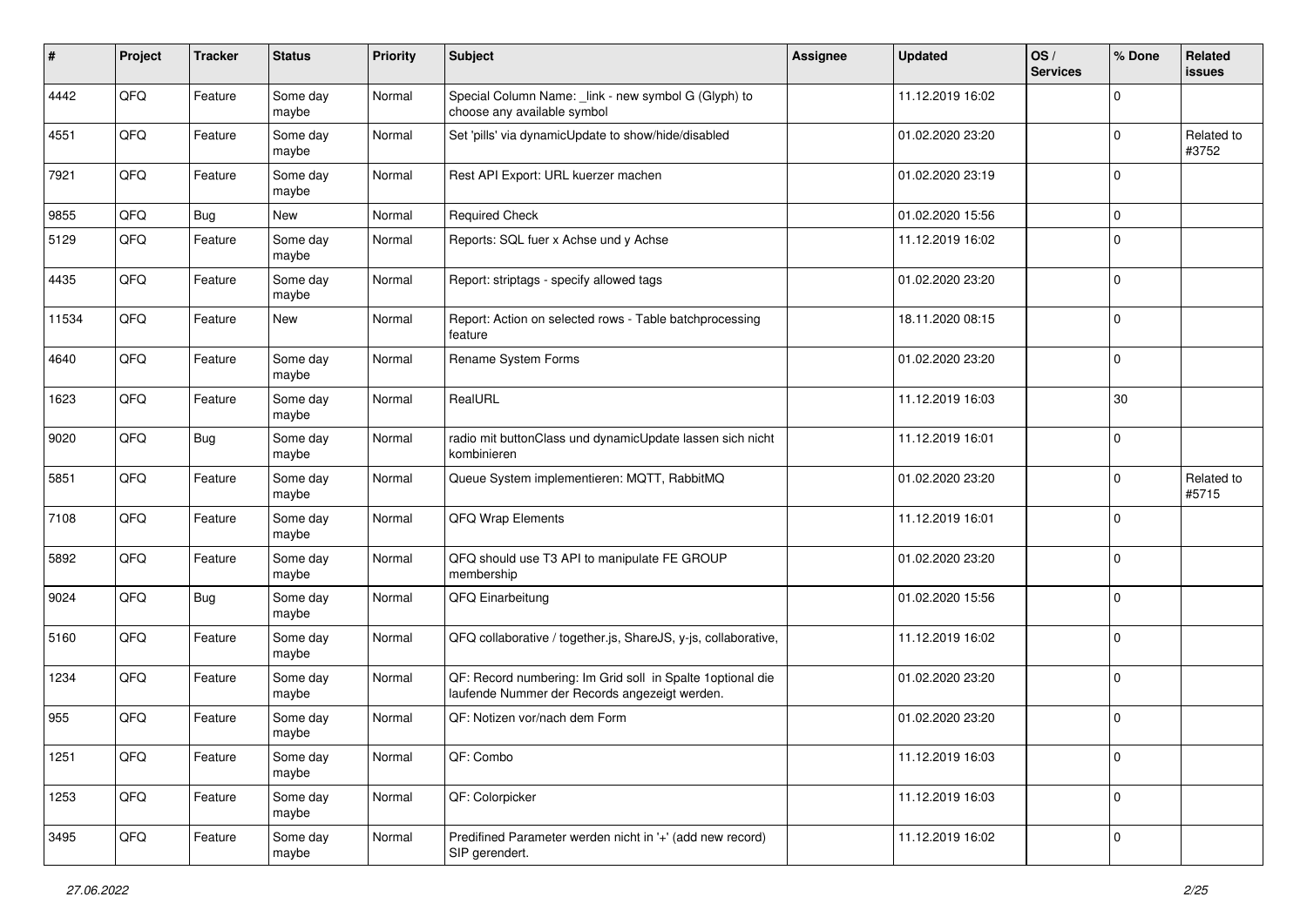| $\sharp$ | Project | <b>Tracker</b> | <b>Status</b>     | Priority | <b>Subject</b>                                                                                         | Assignee | <b>Updated</b>   | OS/<br><b>Services</b> | % Done      | Related<br><b>issues</b>                    |
|----------|---------|----------------|-------------------|----------|--------------------------------------------------------------------------------------------------------|----------|------------------|------------------------|-------------|---------------------------------------------|
| 10384    | QFQ     | Feature        | New               | Normal   | Parameter Exchange QFQ Instances                                                                       |          | 07.05.2020 09:38 |                        | $\Omega$    |                                             |
| 4546     | QFQ     | <b>Bug</b>     | Some day<br>maybe | Normal   | NH: SIP storage is destroyed                                                                           |          | 01.02.2020 23:20 |                        | $\Omega$    |                                             |
| 7229     | QFQ     | Feature        | Some day<br>maybe | Normal   | New FormElement.type: Button                                                                           |          | 01.02.2021 12:32 |                        | $\Omega$    |                                             |
| 4446     | QFQ     | Feature        | Some day<br>maybe | Normal   | New FE get same feldContainerId as last modifed FE                                                     |          | 01.02.2020 23:20 |                        | $\mathbf 0$ |                                             |
| 6084     | QFQ     | Feature        | Some day<br>maybe | Normal   | New escape type: 'D' - convert date                                                                    |          | 01.02.2020 23:19 |                        | $\Omega$    |                                             |
| 3646     | QFQ     | Feature        | Some day<br>maybe | Normal   | Moeglichkeit HTML Tags in Reports auszugeben (zu<br>enkodieren: htmlspecialchars)                      |          | 11.12.2019 16:02 |                        | $\Omega$    | Related to<br>#14320                        |
| 4626     | QFQ     | Feature        | Some day<br>maybe | Normal   | Mobile View: 'classBody=qfq-form-right' makes no sense                                                 |          | 01.02.2020 23:20 |                        | $\Omega$    |                                             |
| 4027     | QFQ     | Feature        | Some day<br>maybe | Normal   | Missing: orange 'check' / 'bullet'                                                                     |          | 11.12.2019 16:03 |                        | $\Omega$    |                                             |
| 12039    | QFQ     | Feature        | <b>New</b>        | Normal   | Missing htmlSpecialChar() in pre processing on form submit                                             |          | 18.02.2021 00:09 |                        | $\Omega$    | Related to<br>#14320                        |
| 7104     | QFQ     | Feature        | Some day<br>maybe | Normal   | Manual: hint about escaping if '\r' appears in mail body                                               |          | 11.12.2019 16:01 |                        | $\Omega$    |                                             |
| 4440     | QFQ     | Feature        | Some day<br>maybe | Normal   | Manual.rst: explain how to. expand PHP Session to 4h                                                   |          | 11.12.2019 16:02 |                        | $\Omega$    |                                             |
| 5455     | QFQ     | Feature        | Some day<br>maybe | Normal   | Mail Redirects grld abhaengig                                                                          |          | 01.02.2020 23:20 |                        | $\Omega$    |                                             |
| 4974     | QFQ     | Feature        | Some day<br>maybe | Normal   | Long polling - inform all listening clients of changes                                                 |          | 11.12.2019 16:02 |                        | $\Omega$    |                                             |
| 4439     | QFQ     | Feature        | Some day<br>maybe | Normal   | Log: report all actions fired by an FE Element, incl. the<br>original directive (slaveld, sqllnsert, ) |          | 01.02.2020 23:20 |                        | $\Omega$    | Related to<br>#4432,<br>Related to<br>#5458 |
| 4433     | QFQ     | Feature        | Some day<br>maybe | Normal   | Log when SIP will be destroyed by QFQ for any (security)<br>reason                                     |          | 01.02.2020 23:20 |                        | $\Omega$    | Related to<br>#4432,<br>Related to<br>#5458 |
| 3617     | QFQ     | Feature        | Some day<br>maybe | Normal   | Load javascripts at bottom                                                                             |          | 11.12.2019 16:02 |                        | $\Omega$    |                                             |
| 1510     | QFQ     | Feature        | Some day<br>maybe | Normal   | jquery von google laden, falls das nicht geht lokal                                                    |          | 11.12.2019 16:03 |                        | $\Omega$    |                                             |
| 2950     | QFQ     | Feature        | Some day<br>maybe | Normal   | Inhalt QFQ Records als File                                                                            |          | 11.12.2019 16:03 |                        | $\Omega$    |                                             |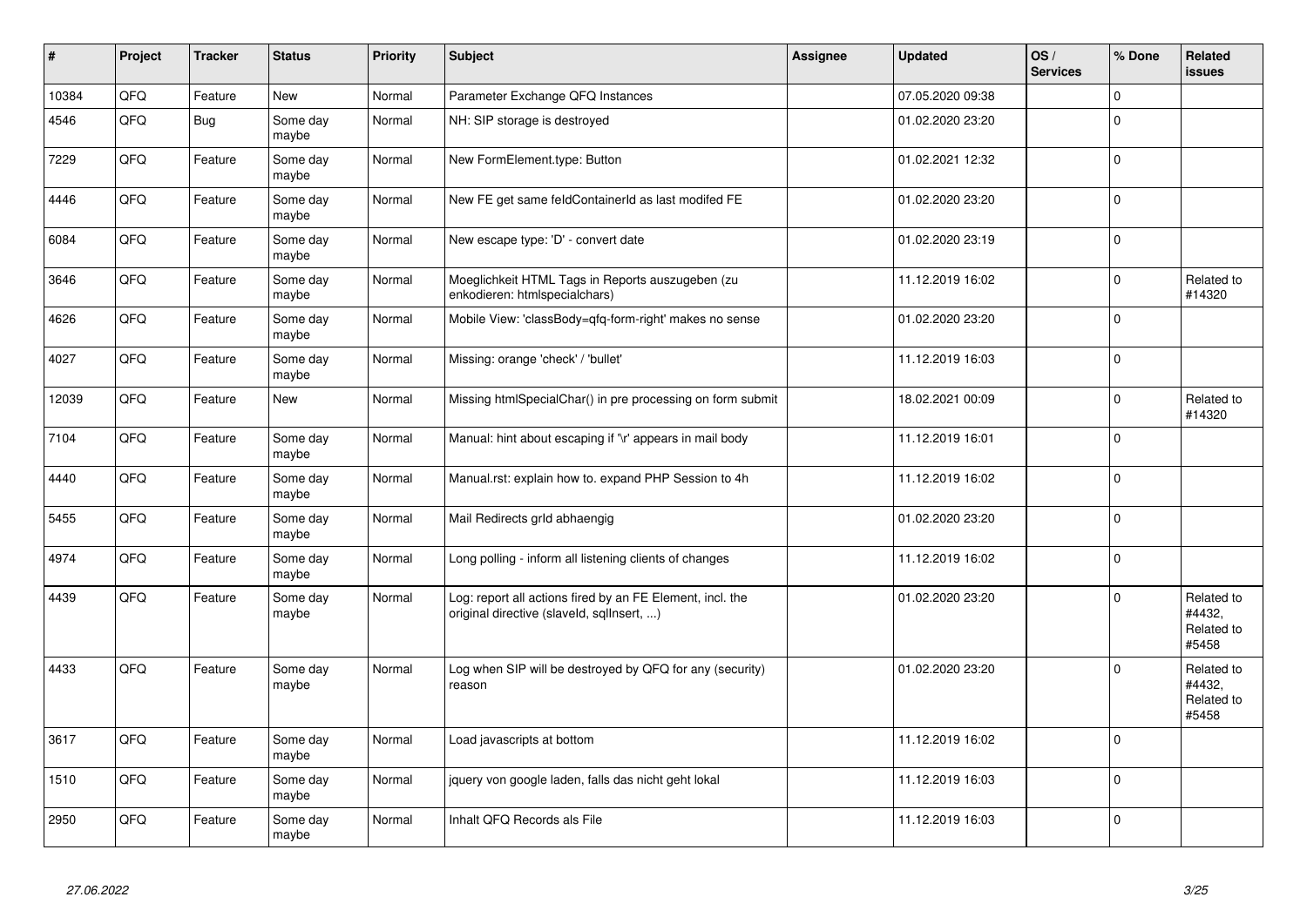| #     | Project | <b>Tracker</b> | <b>Status</b>     | <b>Priority</b> | <b>Subject</b>                                                                                                                                           | <b>Assignee</b> | <b>Updated</b>   | OS/<br><b>Services</b> | % Done      | Related<br>issues    |
|-------|---------|----------------|-------------------|-----------------|----------------------------------------------------------------------------------------------------------------------------------------------------------|-----------------|------------------|------------------------|-------------|----------------------|
| 9126  | QFQ     | Bug            | Some day<br>maybe | Normal          | hidden Form elements are present in page source                                                                                                          |                 | 02.01.2021 18:41 |                        | $\Omega$    |                      |
| 6515  | QFQ     | Feature        | Some day<br>maybe | Normal          | Formular: Felder dynamisch ein/ausblenden                                                                                                                |                 | 11.12.2019 16:02 |                        | $\mathbf 0$ |                      |
| 7278  | QFQ     | Feature        | Some day<br>maybe | Normal          | Form: Wert vordefinieren der immer gesetzt wird                                                                                                          |                 | 02.05.2021 09:27 |                        | $\Omega$    |                      |
| 12156 | QFQ     | Feature        | <b>New</b>        | Normal          | Form: Optional disable 'leave page'                                                                                                                      |                 | 03.05.2021 20:45 |                        | $\Omega$    |                      |
| 4443  | QFQ     | Feature        | Some day<br>maybe | Normal          | Form: multiple secondary tables                                                                                                                          |                 | 01.02.2020 23:20 |                        | $\Omega$    |                      |
| 11716 | QFQ     | Feature        | New               | Normal          | Form an beliebiger Stelle im Report anzeigen                                                                                                             |                 | 09.12.2020 09:47 |                        | 0           |                      |
| 10763 | QFQ     | Feature        | New               | Normal          | form accessed and submitted despite logout?                                                                                                              |                 | 16.06.2020 11:43 |                        | $\mathbf 0$ |                      |
| 3878  | QFQ     | Feature        | Some day<br>maybe | Normal          | Form 'FormElement': Spalte 'name' typeAhead mit<br>Spaltennamen der Primarytable.                                                                        |                 | 11.12.2019 16:03 |                        | $\Omega$    |                      |
| 3879  | QFQ     | Feature        | Some day<br>maybe | Normal          | Form 'FormElement': Beim Feld 'name' rechts in der Notiz<br>einen Link einblenden - a) aktuelle Definition anzeigen, b)<br>Spalte in der Tabelle anlegen |                 | 11.12.2019 16:03 |                        | $\mathbf 0$ |                      |
| 3880  | QFQ     | Feature        | Some day<br>maybe | Normal          | Form 'Form': anlegen einer Tabelle                                                                                                                       |                 | 14.01.2021 10:12 |                        | $\Omega$    |                      |
| 5923  | QFQ     | Feature        | Some day<br>maybe | Normal          | fillStoreSystemBySqlLate                                                                                                                                 |                 | 01.02.2020 23:19 |                        | $\Omega$    |                      |
| 4444  | QFQ     | Feature        | Some day<br>maybe | Normal          | FE.type=upload: detect mime type                                                                                                                         |                 | 11.12.2019 16:02 |                        | $\mathbf 0$ | Related to<br>#4303  |
| 5877  | QFQ     | Bug            | Some day<br>maybe | Normal          | FE.type=note:bsColumn strange behaviour                                                                                                                  |                 | 01.02.2020 23:19 |                        | $\mathbf 0$ |                      |
| 4536  | QFQ     | Feature        | Some day<br>maybe | Normal          | FE upload: problem with delete if mutliple uploads an<br>FE.name="                                                                                       |                 | 01.02.2020 23:20 |                        | $\Omega$    |                      |
| 10324 | QFQ     | Bug            | <b>New</b>        | Normal          | Excel Export mit Template funktioniert nur, wenn Template<br>vor uid kommt                                                                               |                 | 30.03.2020 11:20 |                        | $\Omega$    | Related to<br>#10257 |
| 10874 | QFQ     | Feature        | New               | Normal          | Erstellen eines Foreign Keys in der Tabelle "FormElement"                                                                                                |                 | 13.07.2020 10:11 |                        | $\mathbf 0$ |                      |
| 10759 | QFQ     | Bug            | New               | Normal          | emptyMeansNull - Feld falsch aktualisiert                                                                                                                |                 | 12.11.2020 23:45 |                        | 0           |                      |
| 5893  | QFQ     | Feature        | Some day<br>maybe | Normal          | Edit on double-click                                                                                                                                     |                 | 01.02.2020 23:19 |                        | $\Omega$    | Related to<br>#5894  |
| 6083  | QFQ     | Feature        | Some day<br>maybe | Normal          | Dynamic Update: Value Check via SQL                                                                                                                      |                 | 11.12.2019 16:02 |                        | $\Omega$    |                      |
| 7100  | QFQ     | Feature        | Some day<br>maybe | Normal          | Download: log access, max downloads, time limit                                                                                                          |                 | 01.02.2020 23:19 |                        | $\Omega$    |                      |
| 5850  | QFQ     | Feature        | Some day<br>maybe | Normal          | Deployment: In QFQ Doc best practice fuer zeitgemaesses<br>Deployment beschreiben                                                                        |                 | 01.02.2020 23:20 |                        | $\Omega$    |                      |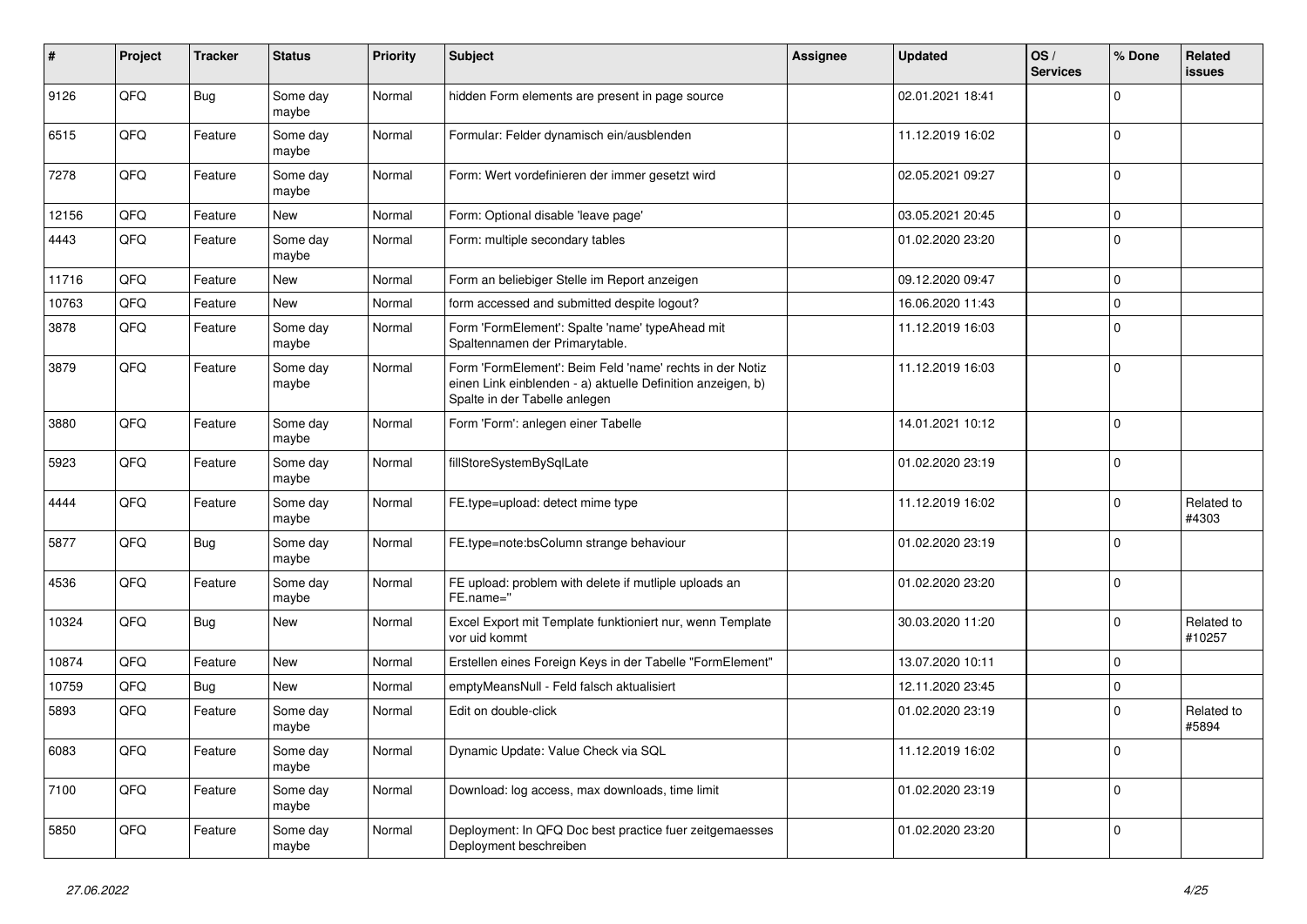| #     | Project | <b>Tracker</b> | <b>Status</b>     | <b>Priority</b> | <b>Subject</b>                                                                                                                                                | Assignee        | <b>Updated</b>   | OS/<br><b>Services</b> | % Done      | Related<br>issues    |
|-------|---------|----------------|-------------------|-----------------|---------------------------------------------------------------------------------------------------------------------------------------------------------------|-----------------|------------------|------------------------|-------------|----------------------|
| 4627  | QFQ     | Feature        | Some day<br>maybe | Normal          | dbupdate: all tables - check 'create', 'modified' if it is possible<br>to change to default 'CURRENT_TIMESTAMP' and modified<br>'ON UPDATE CURRENT_TIMESTAMP' |                 | 01.02.2020 23:20 |                        | $\Omega$    |                      |
| 6992  | QFQ     | Feature        | Some day<br>maybe | Normal          | DB exception: Syntax Highlight                                                                                                                                |                 | 11.12.2019 16:01 |                        | $\Omega$    | Related to<br>#5450  |
| 4719  | QFQ     | Feature        | Some day<br>maybe | Normal          | Custom Message in Client in case of 'Browser tab close,<br>modification will be lost'                                                                         |                 | 01.02.2020 23:20 |                        | $\Omega$    |                      |
| 10738 | QFQ     | Feature        | Some day<br>maybe | Normal          | CORS headers for external API requests                                                                                                                        |                 | 10.06.2020 14:00 |                        | $\Omega$    |                      |
| 9853  | QFQ     | Feature        | <b>New</b>        | Normal          | Check das SQL / QFQ / Mail Logfile geschrieben wird                                                                                                           |                 | 09.01.2020 11:15 |                        | $\mathbf 0$ |                      |
| 5783  | QFQ     | Feature        | Some day<br>maybe | Normal          | <b>BPMN View/Edit</b>                                                                                                                                         |                 | 11.12.2019 16:02 |                        | $\Omega$    |                      |
| 4194  | QFQ     | Feature        | In Progress       | Normal          | Bootstrap 4 ist jetzt offiziel                                                                                                                                |                 | 03.05.2021 20:47 |                        | $\Omega$    | Related to<br>#10114 |
| 6288  | QFQ     | Feature        | Some day<br>maybe | Normal          | Best Practice: Erklaeren wie man ein Formular ganz in<br>'weiss' erstellen kann                                                                               |                 | 11.12.2019 16:02 |                        | $\Omega$    |                      |
| 7105  | QFQ     | Feature        | Some day<br>maybe | Normal          | Beispiel wie man in einer zweiten Tabelle speichert.                                                                                                          |                 | 11.12.2019 16:01 |                        | $\mathbf 0$ |                      |
| 7106  | QFQ     | Feature        | Some day<br>maybe | Normal          | Beispiel Nummerierung von Rows in Report                                                                                                                      |                 | 11.12.2019 16:01 |                        | $\Omega$    |                      |
| 10890 | QFQ     | <b>Bug</b>     | <b>New</b>        | Normal          | AutoCron hangs                                                                                                                                                |                 | 20.07.2020 13:56 |                        | $\mathbf 0$ |                      |
| 11522 | QFQ     | <b>Bug</b>     | <b>New</b>        | Normal          | Aus/Einblenden von Reitern                                                                                                                                    |                 | 13.11.2020 14:58 |                        | $\mathbf 0$ |                      |
| 6299  | QFQ     | Feature        | Some day<br>maybe | Normal          | Attack detection: log table with invalid SIP access                                                                                                           |                 | 11.12.2019 16:02 |                        | $\Omega$    | Related to<br>#3947  |
| 11715 | QFQ     | Bug            | <b>New</b>        | Normal          | acceptZeroAsRequired and requiredOffButMark do not<br>coincide                                                                                                |                 | 08.12.2020 12:13 |                        | $\mathbf 0$ |                      |
| 11535 | QFQ     | Feature        | New               | Normal          | Ability to create SQL columns in frontend QFQ forms                                                                                                           |                 | 17.11.2020 12:11 |                        | 0           |                      |
| 12038 | QFQ     | Feature        | New               | Normal          | a) STORE_VAR: filenameOnlyStripUniq, b) SP:<br>QSTRIPUNIQ()                                                                                                   |                 | 17.02.2021 23:55 |                        | $\Omega$    |                      |
| 7101  | QFQ     | Bug            | Some day<br>maybe | Normal          | 'form' in SIP and 'report' - breaks                                                                                                                           |                 | 01.02.2020 23:20 |                        | $\Omega$    |                      |
| 4441  | QFQ     | <b>Bug</b>     | Some day<br>maybe | Normal          | \$ SERVER Vars sollten nur aus dem Store genommen<br>werden - Code entsprechend anpassen.                                                                     |                 | 11.12.2019 16:02 |                        | $\mathbf 0$ |                      |
| 11195 | QFQ     | <b>Bug</b>     | New               | Low             | Dynamic Update: Note not updated if new text is empty<br>(v20.4)                                                                                              |                 | 25.09.2020 11:14 |                        | $\mathbf 0$ |                      |
| 3567  | QFQ     | Feature        | Some day<br>maybe | Low             | 'Save', 'Close', 'New' als FormElement                                                                                                                        |                 | 11.12.2019 16:02 |                        | $\mathbf 0$ |                      |
| 14185 | QFQ     | Feature        | New               | Normal          | External/Autocron.php - better suitable directory                                                                                                             | Support: System | 28.05.2022 11:03 |                        | $\mathbf 0$ |                      |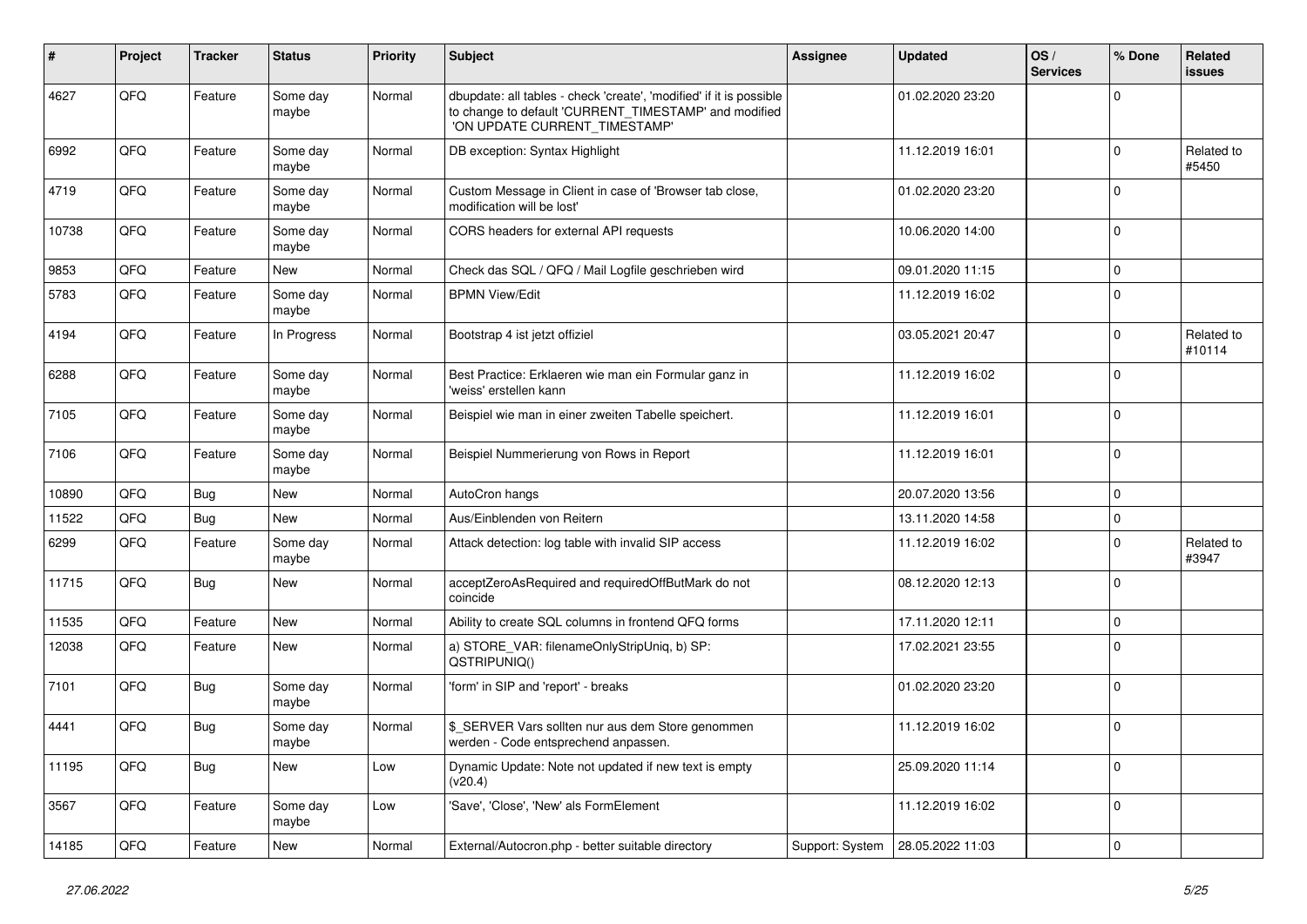| #     | Project | <b>Tracker</b> | <b>Status</b>     | <b>Priority</b> | <b>Subject</b>                                                                                                                                           | <b>Assignee</b> | <b>Updated</b>   | OS/<br><b>Services</b> | % Done      | Related<br>issues                                                     |
|-------|---------|----------------|-------------------|-----------------|----------------------------------------------------------------------------------------------------------------------------------------------------------|-----------------|------------------|------------------------|-------------|-----------------------------------------------------------------------|
| 11237 | QFQ     | Bug            | <b>New</b>        | High            | Radiobutton / parameter.buttonClass= btn-default - kein dirty<br>Trigger                                                                                 | Benjamin Baer   | 03.05.2021 21:12 |                        | $\Omega$    | Related to<br>#10766                                                  |
| 7602  | QFQ     | Feature        | ToDo              | High            | Multi Select: with checkboxes                                                                                                                            | Benjamin Baer   | 22.03.2022 09:07 |                        | $\mathbf 0$ |                                                                       |
| 9548  | QFQ     | Feature        | Feedback          | High            | FormElement: Pattern mismatch - optional report only on<br>focus lost                                                                                    | Benjamin Baer   | 03.05.2021 21:14 |                        | 0           |                                                                       |
| 11057 | QFQ     | <b>Bug</b>     | <b>New</b>        | High            | Checkboxes ohne span.checkmark im Report werden<br>ausgeblendet                                                                                          | Benjamin Baer   | 03.05.2021 21:12 |                        | $\mathbf 0$ | Related to<br>#11039                                                  |
| 4457  | QFQ     | Bug            | Priorize          | Normal          | typeahead: pressing return to select an item, saves the form<br>and closes the form.                                                                     | Benjamin Baer   | 03.01.2022 08:01 |                        | $\Omega$    | Related to<br>#4398                                                   |
| 4398  | QFQ     | Bug            | Some day<br>maybe | Normal          | Typeahead: mouse click in a prefilled input opens a single<br>item dropdown with the current value - click on it seems to<br>set the value, not the key. | Benjamin Baer   | 01.02.2020 23:20 |                        | $\Omega$    | Related to<br>#4457                                                   |
| 6970  | QFQ     | Feature        | Some day<br>maybe | Normal          | tablesorter: default fuer 'sortReset' aendern von 'Ctrl' zu 'Alt'                                                                                        | Benjamin Baer   | 01.02.2020 23:21 |                        | $\Omega$    |                                                                       |
| 9130  | QFQ     | Feature        | Some day<br>maybe | Normal          | tablesorter: Automatic Row numbering / Zeilenummer                                                                                                       | Benjamin Baer   | 01.02.2020 23:22 |                        | $\mathbf 0$ |                                                                       |
| 7730  | QFQ     | Feature        | Priorize          | Normal          | SELECT Box: title in between                                                                                                                             | Benjamin Baer   | 01.02.2020 23:22 |                        | $\mathbf 0$ |                                                                       |
| 5366  | QFQ     | Feature        | Priorize          | Normal          | Saving with keyboard shortcuts                                                                                                                           | Benjamin Baer   | 21.03.2022 09:47 |                        | $\Omega$    |                                                                       |
| 4454  | QFQ     | <b>Bug</b>     | Some day<br>maybe | Normal          | Required Elements: multiple elements in a row - whole row<br>marked if only one input is empty.                                                          | Benjamin Baer   | 01.02.2020 23:20 |                        | $\Omega$    |                                                                       |
| 9535  | QFQ     | Bug            | Feedback          | Normal          | Report:  AS '_vertical' - column to wide - vertical >> rot45,<br>rot <sub>90</sub>                                                                       | Benjamin Baer   | 01.02.2020 15:56 |                        | $\mathbf 0$ |                                                                       |
| 13528 | QFQ     | Bug            | <b>New</b>        | Normal          | gfg.io > releases: es wird kein neues Release angelegt                                                                                                   | Benjamin Baer   | 19.03.2022 17:46 |                        | 0           |                                                                       |
| 3692  | QFQ     | Feature        | Some day<br>maybe | Normal          | QFQ Webseite                                                                                                                                             | Benjamin Baer   | 11.12.2019 16:02 |                        | $\Omega$    | Related to<br>#5033                                                   |
| 6140  | QFQ     | Bug            | Priorize          | Normal          | QFQ DnD Sort: Locked fields                                                                                                                              | Benjamin Baer   | 21.03.2022 09:56 |                        | $\mathbf 0$ |                                                                       |
| 5389  | QFQ     | Feature        | Some day<br>maybe | Normal          | QFQ Design: Multline label / note                                                                                                                        | Benjamin Baer   | 01.02.2020 23:19 |                        | $\Omega$    |                                                                       |
| 9135  | QFQ     | Feature        | Priorize          | Normal          | Progress Bar generic / replace old hourglass download<br>popup                                                                                           | Benjamin Baer   | 03.01.2022 07:43 |                        | $\mathbf 0$ |                                                                       |
| 12556 | QFQ     | Feature        | <b>New</b>        | Normal          | Pills Title: colored = static or dynamic on allrequiredgiven                                                                                             | Benjamin Baer   | 19.03.2022 17:49 |                        | $\Omega$    |                                                                       |
| 2063  | QFQ     | Bug            | Some day<br>maybe | Normal          | Pills auf 'inaktiv' setzen falls keine Element auf dem Pill<br>sichtbar sind.                                                                            | Benjamin Baer   | 11.12.2019 16:03 |                        | $\mathbf 0$ | Related to<br>#3752                                                   |
| 12490 | QFQ     | Feature        | New               | Normal          | Loading Plugins in QFQ - see what tinymce does. (lazy<br>loading)                                                                                        | Benjamin Baer   | 08.06.2022 10:37 |                        | $\Omega$    | Related to<br>#12611,<br>Related to<br>#10013,<br>Related to<br>#7732 |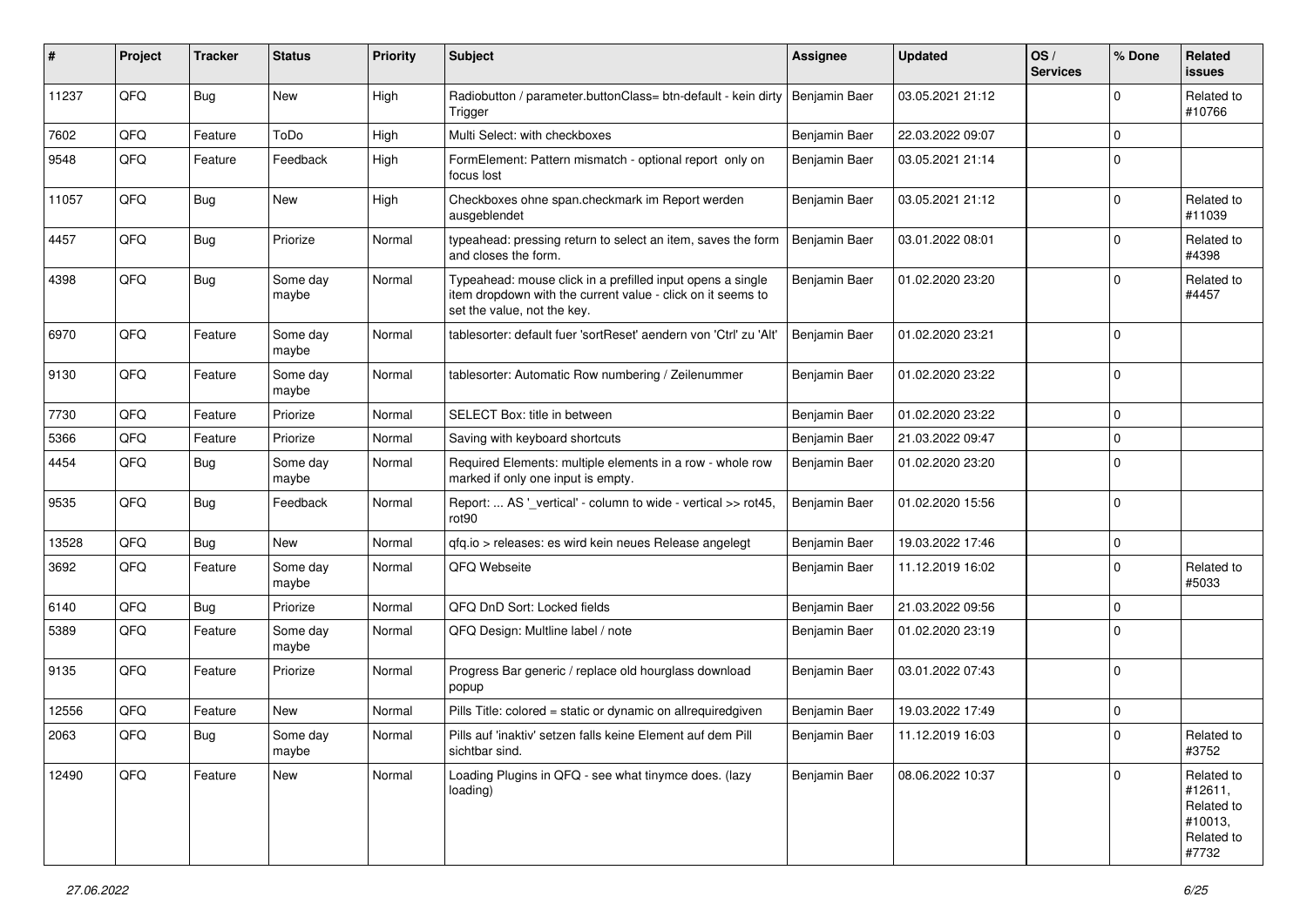| #     | Project | <b>Tracker</b> | <b>Status</b>     | <b>Priority</b> | <b>Subject</b>                                                                                      | Assignee            | <b>Updated</b>   | OS/<br><b>Services</b> | % Done      | Related<br>issues                                                      |
|-------|---------|----------------|-------------------|-----------------|-----------------------------------------------------------------------------------------------------|---------------------|------------------|------------------------|-------------|------------------------------------------------------------------------|
| 6566  | QFQ     | Bug            | Priorize          | Normal          | Link Function 'delete': provided parameter missing on page<br>reload                                | Benjamin Baer       | 03.01.2022 08:08 |                        | $\Omega$    |                                                                        |
| 7732  | QFQ     | Feature        | Some day<br>maybe | Normal          | Javascript: Lazy Loading der add on libs                                                            | Benjamin Baer       | 08.06.2022 10:38 |                        | $\Omega$    | Related to<br>#12611,<br>Related to<br>#12490,<br>Related to<br>#10013 |
| 7965  | QFQ     | Feature        | Priorize          | Normal          | Input type 'text' with visual format - currency                                                     | Benjamin Baer       | 03.01.2022 07:45 |                        | $\Omega$    |                                                                        |
| 9898  | QFQ     | Bug            | Feedback          | Normal          | Formular trotz Timeout gespeichert                                                                  | Benjamin Baer       | 01.02.2020 15:56 |                        | $\Omega$    |                                                                        |
| 10003 | QFQ     | Feature        | Priorize          | Normal          | fieldset: stronger visualize group                                                                  | Benjamin Baer       | 12.02.2020 08:13 |                        | 0           |                                                                        |
| 3415  | QFQ     | Feature        | Some day<br>maybe | Normal          | FE Login Box Templatefile                                                                           | Benjamin Baer       | 11.12.2019 16:02 |                        | $\Omega$    |                                                                        |
| 6801  | QFQ     | Feature        | Priorize          | Normal          | Fabric: Maximize / FullIscreen                                                                      | Benjamin Baer       | 21.03.2022 09:56 |                        | 0           |                                                                        |
| 5024  | QFQ     | Feature        | Some day<br>maybe | Normal          | Fabric: Generate PDF with edits                                                                     | Benjamin Baer       | 01.02.2020 23:20 |                        | $\Omega$    | Related to<br>#10704                                                   |
| 6972  | QFQ     | Feature        | Some day<br>maybe | Normal          | Fabric Clipboard / cross browser tab                                                                | Benjamin Baer       | 01.02.2020 23:21 |                        | $\Omega$    |                                                                        |
| 6224  | QFQ     | Feature        | Priorize          | Normal          | Dynamic update: fade in/out fields                                                                  | Benjamin Baer       | 21.03.2022 09:50 |                        | $\mathbf 0$ |                                                                        |
| 2665  | QFQ     | <b>Bug</b>     | Priorize          | Normal          | Dynamic Update funktioniert nicht, wenn beim<br>entsprechenden FormElement eine size angegeben ist. | Benjamin Baer       | 03.01.2022 08:12 |                        | 30          |                                                                        |
| 5562  | QFQ     | Feature        | Priorize          | Normal          | Drag'n'Drop fuer Uploads                                                                            | Benjamin Baer       | 21.03.2022 09:52 |                        | $\Omega$    | Related to<br>#9706                                                    |
| 4420  | QFQ     | Feature        | Some day<br>maybe | Normal          | Client: Local Storage - store the changes of a form, local in<br>the browser.                       | Benjamin Baer       | 11.12.2019 16:02 |                        | $\Omega$    |                                                                        |
| 6870  | QFQ     | Feature        | Priorize          | Normal          | Click on 'link' triggers an API call                                                                | Benjamin Baer       | 03.01.2022 08:25 |                        | $\mathbf 0$ |                                                                        |
| 12476 | QFQ     | Feature        | <b>New</b>        | Normal          | clearMe: a) should trigger 'dirty', b) sticky on textarea resize                                    | Benjamin Baer       | 04.01.2022 08:40 |                        | $\Omega$    | Related to<br>#9528                                                    |
| 8522  | QFQ     | Feature        | Some day<br>maybe | Normal          | build QFQ - npm warnings                                                                            | Benjamin Baer       | 01.02.2020 23:19 |                        | 50          |                                                                        |
| 13647 | QFQ     | <b>Bug</b>     | <b>New</b>        | Normal          | Autofocus funktioniert nicht auf Chrome                                                             | Benjamin Baer       | 19.03.2022 17:44 |                        | 0           |                                                                        |
| 9173  | QFQ     | <b>Bug</b>     | Priorize          | Urgent          | Stale Record Lock: Firefox                                                                          | <b>Carsten Rose</b> | 03.05.2021 21:14 |                        | $\Omega$    | Related to<br>#9789                                                    |
| 12545 | QFQ     | Bug            | <b>New</b>        | Urgent          | sgl.log not created / updated                                                                       | <b>Carsten Rose</b> | 14.12.2021 16:02 |                        | $\Omega$    |                                                                        |
| 12468 | QFQ     | <b>Bug</b>     | <b>New</b>        | Urgent          | Form: update Form.title after save                                                                  | Carsten Rose        | 03.05.2021 21:12 |                        | $\mathbf 0$ |                                                                        |
| 9534  | QFQ     | <b>Bug</b>     | Priorize          | Urgent          | FE.type=upload: 'Unknown Mode: ID"                                                                  | Carsten Rose        | 03.05.2021 21:14 |                        | $\Omega$    | Related to<br>#9532                                                    |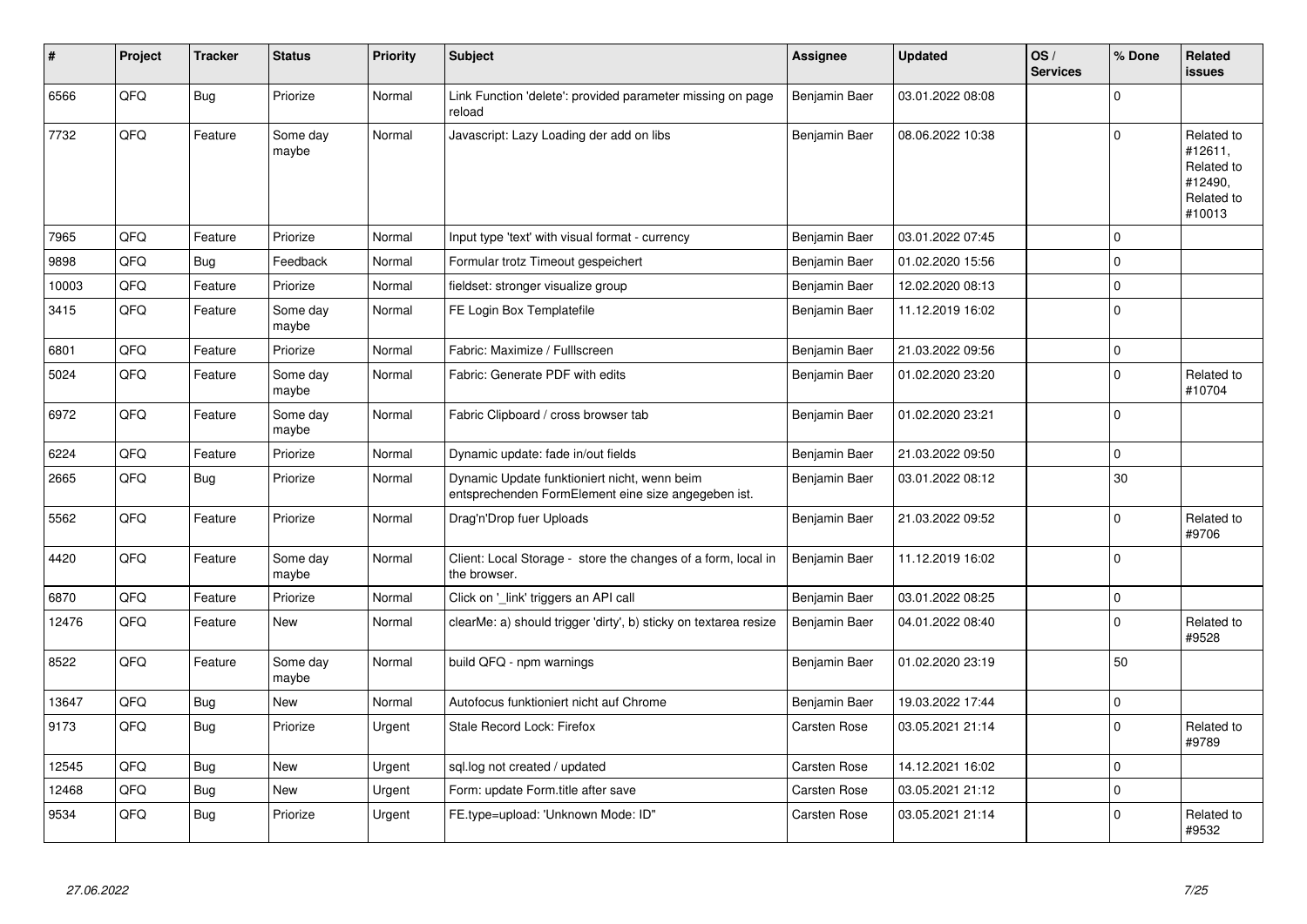| #     | Project | <b>Tracker</b> | <b>Status</b>     | <b>Priority</b> | Subject                                                                                                | Assignee            | <b>Updated</b>   | OS/<br><b>Services</b> | % Done         | Related<br><b>issues</b>                                               |
|-------|---------|----------------|-------------------|-----------------|--------------------------------------------------------------------------------------------------------|---------------------|------------------|------------------------|----------------|------------------------------------------------------------------------|
| 3061  | QFQ     | <b>Bug</b>     | Some day<br>maybe | High            | winstitute: mysql connection durcheinander - nmhp17<br>(ag7)/QFQ arbeitet mit DB/Tabellen von biostat. | Carsten Rose        | 03.05.2021 21:14 |                        | $\mathbf 0$    |                                                                        |
| 6116  | QFQ     | Bug            | Priorize          | High            | value of checkbox not saved                                                                            | Carsten Rose        | 07.12.2021 17:19 |                        | $\mathbf 0$    |                                                                        |
| 7850  | QFQ     | Feature        | New               | High            | Upload records: non 'pathFileName' column                                                              | Carsten Rose        | 03.05.2021 21:14 |                        | $\mathbf 0$    |                                                                        |
| 10640 | QFQ     | Bug            | New               | High            | TypeAhead Tag: FE editierbar trotz readOnly                                                            | Carsten Rose        | 03.05.2021 21:12 |                        | $\mathbf 0$    |                                                                        |
| 12186 | QFQ     | Feature        | New               | High            | TinyMCE Config für Objekte                                                                             | Carsten Rose        | 07.12.2021 17:19 |                        | $\mathbf 0$    | <b>Blocks</b><br>#12632                                                |
| 12702 | QFQ     | <b>Bug</b>     | New               | High            | templateGroup: broken in multiDb Setup                                                                 | Carsten Rose        | 14.12.2021 16:02 |                        | $\mathbf 0$    |                                                                        |
| 10506 | QFQ     | <b>Bug</b>     | <b>New</b>        | High            | Template Group broken on MultiDB instance                                                              | Carsten Rose        | 03.05.2021 21:12 |                        | $\mathbf 0$    | Related to<br>#10505                                                   |
| 4258  | QFQ     | Feature        | Some day<br>maybe | High            | System Defaults: Forms                                                                                 | Carsten Rose        | 03.05.2021 21:14 |                        | $\mathbf 0$    |                                                                        |
| 10081 | QFQ     | <b>Bug</b>     | New               | High            | Stale record lock after 'forbidden' character                                                          | Carsten Rose        | 03.05.2021 21:12 |                        | $\Omega$       | Related to<br>#10082,<br>Related to<br>#9789                           |
| 12532 | QFQ     | Feature        | <b>New</b>        | High            | SIP-Parameter bei Seitenaufruf in Browser-Console<br>anzeigen                                          | Carsten Rose        | 07.12.2021 17:19 |                        | $\mathbf 0$    | Related to<br>#11893,<br>Related to<br>#14187                          |
| 9121  | QFQ     | Bug            | Priorize          | High            | sip links have r and __dbIndexData set                                                                 | Carsten Rose        | 12.06.2021 10:41 |                        | $\mathbf 0$    |                                                                        |
| 3727  | QFQ     | Feature        | New               | High            | Security: Session Hijacking erschweren                                                                 | Carsten Rose        | 03.05.2021 21:14 |                        | $\mathbf 0$    |                                                                        |
| 12974 | QFQ     | Bug            | New               | High            | Sanitize Queries in Action-Elements                                                                    | Carsten Rose        | 07.12.2021 17:19 |                        | $\mathbf 0$    |                                                                        |
| 3967  | QFQ     | Feature        | Some day<br>maybe | High            | Report: Checkbox, Radio, Dropdown, Input welches ohne<br>Submit funktioniert - 'Inline-Form'           | Carsten Rose        | 03.05.2021 21:14 |                        | $\mathbf 0$    |                                                                        |
| 9789  | QFQ     | Bug            | In Progress       | High            | Record Lock: release to early on 'leave page'                                                          | Carsten Rose        | 10.01.2022 09:25 |                        | 100            | Related to<br>#10081,<br>Related to<br>#9173,<br>Related to<br>#8702   |
| 3109  | QFQ     | <b>Bug</b>     | Some day<br>maybe | High            | RealUrl: Links werden nicht korrekt gerendert                                                          | <b>Carsten Rose</b> | 03.05.2021 21:14 |                        | $\mathbf 0$    |                                                                        |
| 14187 | QFQ     | Feature        | New               | High            | qfq.log: show current URL                                                                              | Carsten Rose        | 28.05.2022 11:02 |                        | $\overline{0}$ | Related to<br>#13933,<br>Related to<br>#12532,<br>Related to<br>#11893 |
| 12395 | QFG     | Bug            | ToDo              | High            | QFQ Function: Result two times shown                                                                   | Carsten Rose        | 18.02.2022 08:59 |                        | $\overline{0}$ |                                                                        |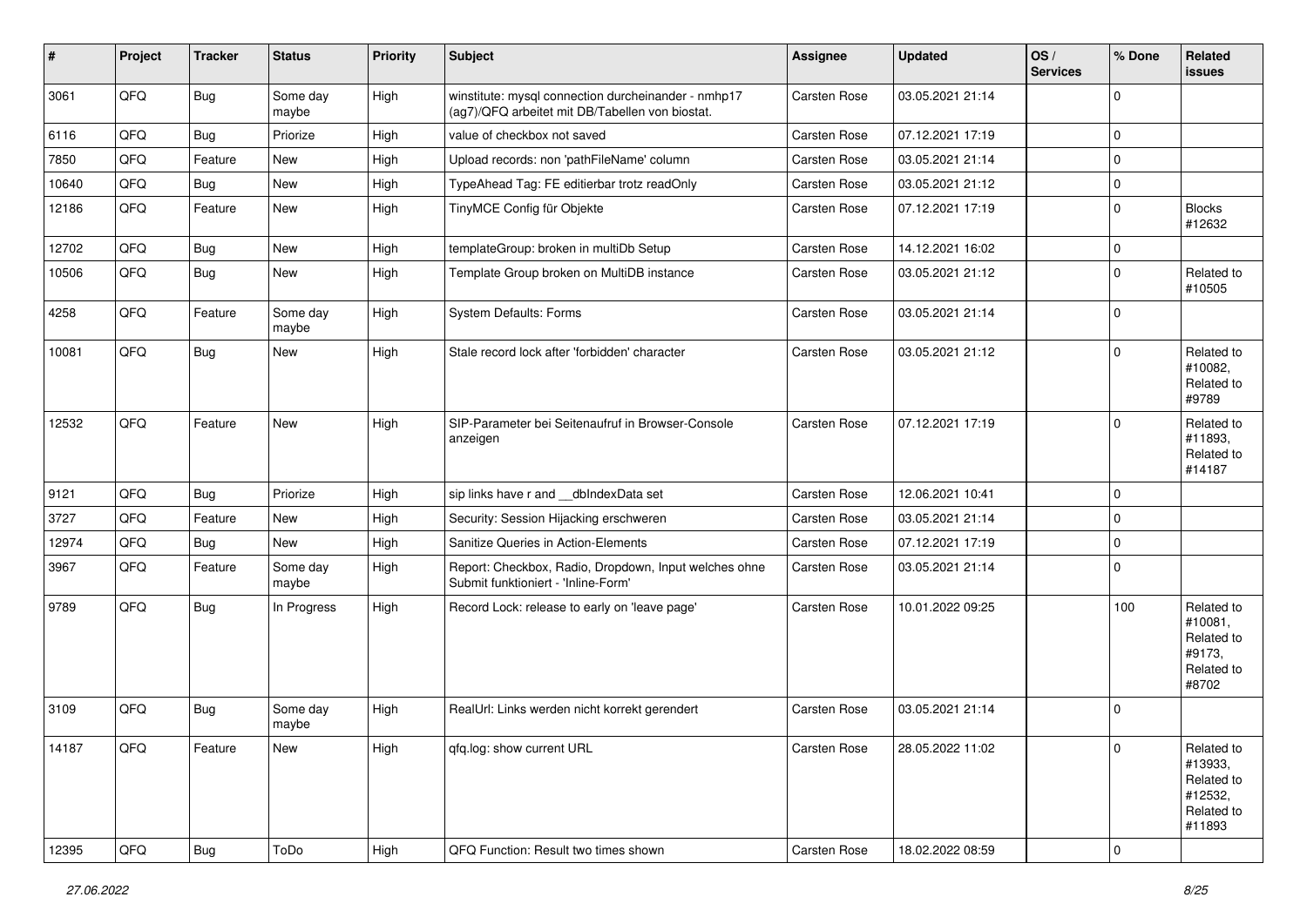| #     | Project | <b>Tracker</b> | <b>Status</b>     | <b>Priority</b> | <b>Subject</b>                                                                          | Assignee            | <b>Updated</b>   | OS/<br><b>Services</b> | % Done      | <b>Related</b><br><b>issues</b>                 |
|-------|---------|----------------|-------------------|-----------------|-----------------------------------------------------------------------------------------|---------------------|------------------|------------------------|-------------|-------------------------------------------------|
| 12463 | QFQ     | <b>Bug</b>     | ToDo              | High            | QFQ Function: 'function' and 'sql' on same level - output of<br>sal is shown two times. | Carsten Rose        | 15.12.2021 16:31 |                        | $\mathbf 0$ |                                                 |
| 8204  | QFQ     | Feature        | Priorize          | High            | Position 'required mark'                                                                | <b>Carsten Rose</b> | 16.06.2021 13:44 |                        | $\mathbf 0$ |                                                 |
| 8668  | QFQ     | <b>Bug</b>     | <b>New</b>        | High            | Pill disabled: dyamic mode 'hidden' not respected - FE is still<br>required             | <b>Carsten Rose</b> | 03.05.2021 21:14 |                        | $\Omega$    |                                                 |
| 5715  | QFQ     | Feature        | <b>New</b>        | High            | PDF Caching                                                                             | <b>Carsten Rose</b> | 03.05.2021 21:14 |                        | $\Omega$    | Related to<br>#5851,<br>Related to<br>#6357     |
| 7650  | QFQ     | <b>Bug</b>     | <b>New</b>        | High            | Optional do not show 'required' sign on FormElement                                     | <b>Carsten Rose</b> | 03.05.2021 21:14 |                        | $\Omega$    |                                                 |
| 10508 | QFQ     | <b>Bug</b>     | New               | High            | Multi Form broken on Multi DB Instance                                                  | <b>Carsten Rose</b> | 03.05.2021 21:12 |                        | $\mathbf 0$ |                                                 |
| 5459  | QFQ     | Bug            | <b>New</b>        | High            | Multi DB: spread system tables between 'QFQ' and<br>'Data'-DB                           | Carsten Rose        | 03.05.2021 21:14 |                        | $\mathbf 0$ | Related to<br>#4720                             |
| 9517  | QFQ     | Feature        | In Progress       | High            | Input multiple tags with typeahead                                                      | Carsten Rose        | 03.05.2021 21:14 |                        | 40          | Related to<br>#10150                            |
| 12513 | QFQ     | <b>Bug</b>     | <b>New</b>        | High            | Implement server side check of maxlength                                                | <b>Carsten Rose</b> | 07.12.2021 17:19 |                        | $\mathbf 0$ |                                                 |
| 3570  | QFQ     | <b>Bug</b>     | Some day<br>maybe | High            | Formular mit prmitnew permitEdit=Always wird nicht<br>aufgerufen (ist leer)             | Carsten Rose        | 03.05.2021 21:14 |                        | $\Omega$    |                                                 |
| 8083  | QFQ     | <b>Bug</b>     | <b>New</b>        | High            | FormEditor: primary table list does not respect<br>'indexDb={{indexData:Y}}'            | <b>Carsten Rose</b> | 03.05.2021 21:14 |                        | $\Omega$    | Has<br>duplicate<br>#6678                       |
| 9347  | QFQ     | Bug            | <b>New</b>        | High            | FE.type=upload with dynamic show/hidden: required not<br>detected                       | Carsten Rose        | 12.06.2021 10:40 |                        | $\mathbf 0$ | Related to<br>#5305,<br>Related to<br>#12398    |
| 7899  | QFQ     | <b>Bug</b>     | <b>New</b>        | High            | Fe.type=password / retype / required: always complain<br>about missing value            | <b>Carsten Rose</b> | 03.05.2021 21:14 |                        | $\Omega$    |                                                 |
| 9531  | QFQ     | <b>Bug</b>     | <b>New</b>        | High            | FE File: Dynamic Update / modeSql / required detected<br>even it not set                | Carsten Rose        | 11.06.2021 20:32 |                        | $\mathbf 0$ | Related to<br>#12398                            |
| 12670 | QFQ     | <b>Bug</b>     | <b>New</b>        | High            | Dropdown-Menu classes können nicht mehr angegeben<br>werden                             | Carsten Rose        | 07.12.2021 17:19 |                        | $\mathbf 0$ |                                                 |
| 5221  | QFQ     | <b>Bug</b>     | <b>New</b>        | High            | Download Dialog: Bleibt stehen in FF wenn Datei<br>automatisch gespeichert wird.        | Carsten Rose        | 03.05.2021 21:14 |                        | $\mathbf 0$ |                                                 |
| 3990  | QFQ     | Feature        | Some day<br>maybe | High            | custom class definition: add space automatically                                        | Carsten Rose        | 03.05.2021 21:14 |                        | $\mathbf 0$ |                                                 |
| 8082  | QFQ     | Feature        | Priorize          | High            | Contact form without saving record                                                      | <b>Carsten Rose</b> | 07.12.2021 15:20 |                        | $\Omega$    | Related to<br>#8587,<br><b>Blocks</b><br>#11850 |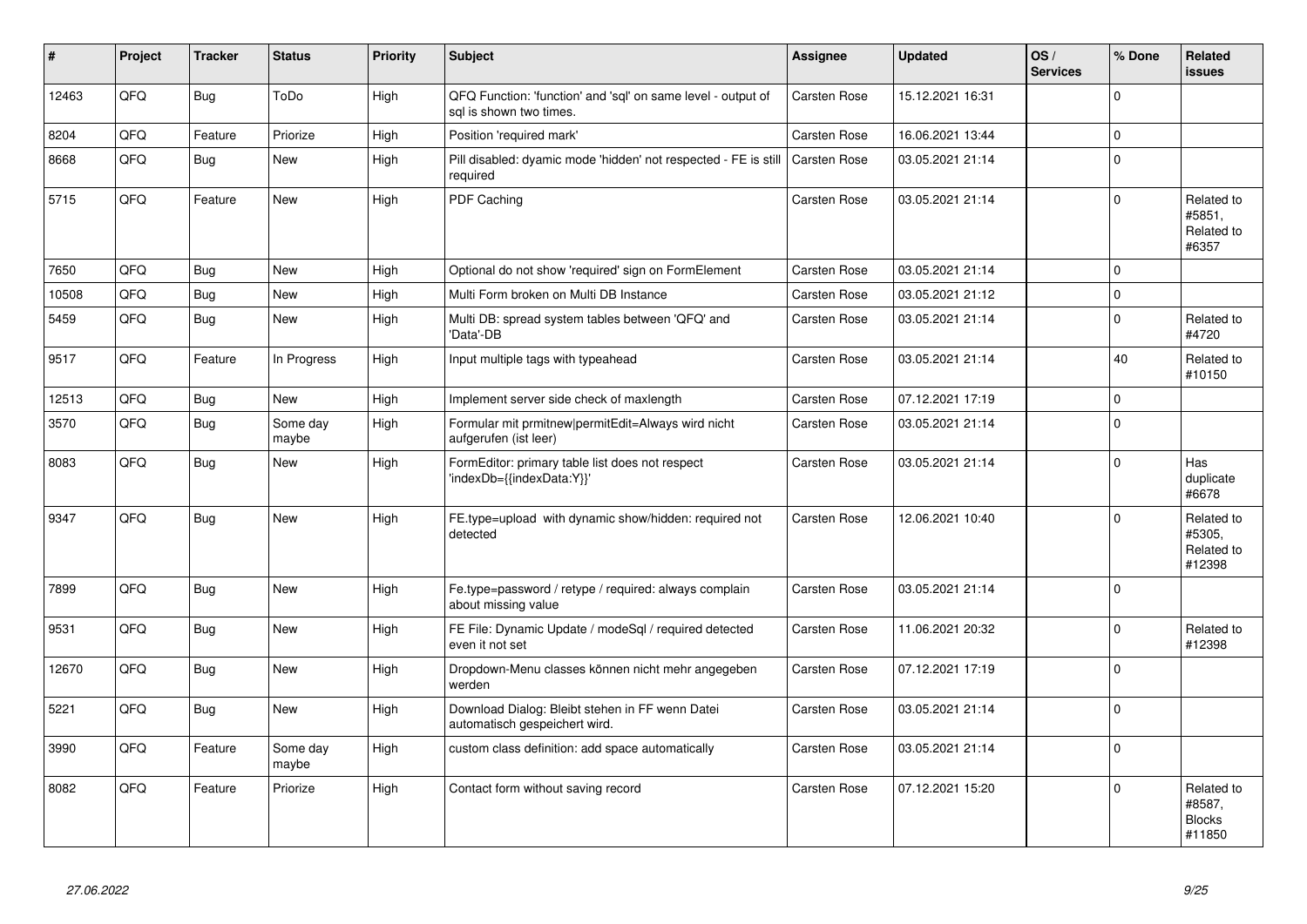| #     | Project | <b>Tracker</b> | <b>Status</b>     | <b>Priority</b> | Subject                                                                                                                                   | Assignee            | <b>Updated</b>   | OS/<br><b>Services</b> | % Done      | Related<br>issues                                                    |
|-------|---------|----------------|-------------------|-----------------|-------------------------------------------------------------------------------------------------------------------------------------------|---------------------|------------------|------------------------|-------------|----------------------------------------------------------------------|
| 4279  | QFQ     | Bug            | Some day<br>maybe | High            | config.linkVars lost                                                                                                                      | Carsten Rose        | 03.05.2021 21:14 |                        | $\Omega$    |                                                                      |
| 11893 | QFQ     | Feature        | New               | High            | Broken SIP: a) only report one time, b) only report in main<br>column                                                                     | <b>Carsten Rose</b> | 12.05.2021 12:13 |                        | $\Omega$    | Related to<br>#12532,<br>Related to<br>#14187                        |
| 8431  | QFQ     | Bug            | <b>New</b>        | High            | autocron.php with wrong path                                                                                                              | <b>Carsten Rose</b> | 03.05.2021 21:14 |                        | $\mathbf 0$ |                                                                      |
| 3848  | QFQ     | Feature        | Some day<br>maybe | High            | Antivirus check fuer Upload files in gfg?                                                                                                 | Carsten Rose        | 03.05.2021 21:14 |                        | $\Omega$    | Related to<br>#4131                                                  |
| 8962  | QFQ     | Feature        | New               | High            | allow for form fields with identical names                                                                                                | <b>Carsten Rose</b> | 03.05.2021 21:14 |                        | $\mathbf 0$ |                                                                      |
| 12544 | QFQ     | Feature        | New               | High            | a) ' AS _link' new also as ' AS _format', b) sortierung via<br>'display: none;', c) '_format' benoeitgt nicht zwingend<br>u/U/p/m/z/d     | <b>Carsten Rose</b> | 14.12.2021 16:03 |                        | $\Omega$    |                                                                      |
| 4349  | QFQ     | Feature        | Some day<br>maybe | Normal          | link download: downloaded external URL to<br>deliver/concatenate - check mimetipe and handle it correctly                                 | Carsten Rose        | 11.12.2019 16:02 |                        | $\Omega$    |                                                                      |
| 4606  | QFQ     | Feature        | Some day<br>maybe | Normal          | link: qualifier to render bootstrap button                                                                                                | Carsten Rose        | 01.02.2020 23:19 |                        | $\mathbf 0$ |                                                                      |
| 4343  | QFQ     | Feature        | Some day<br>maybe | Normal          | Link: Classifier to add 'attributes'                                                                                                      | Carsten Rose        | 01.02.2020 23:20 |                        | $\Omega$    | Related to<br>#14077                                                 |
| 2643  | QFQ     | Bug            | Some day<br>maybe | Normal          | Zend / PHP Webinars anschauen                                                                                                             | Carsten Rose        | 01.02.2020 15:56 |                        | $\mathbf 0$ |                                                                      |
| 3285  | QFQ     | Feature        | Some day<br>maybe | Normal          | Zeichenlimit pro Feld: textarea / editor                                                                                                  | Carsten Rose        | 11.12.2019 16:02 |                        | $\Omega$    |                                                                      |
| 13659 | QFQ     | <b>Bug</b>     | New               | Normal          | wrong sanitize class applied to R-store                                                                                                   | <b>Carsten Rose</b> | 15.01.2022 14:23 |                        | $\mathbf 0$ |                                                                      |
| 13706 | QFQ     | Bug            | New               | Normal          | Wrong CheckType in FieldElement LastStatus of Form Cron                                                                                   | <b>Carsten Rose</b> | 21.01.2022 18:20 |                        | $\Omega$    |                                                                      |
| 3677  | QFQ     | Feature        | Some day<br>maybe | Normal          | wkhtmltopdf: FE User access prohibited, if client IP changes<br>\$TYPO3_CONF_VARS[FE][lockIP]                                             | <b>Carsten Rose</b> | 11.12.2019 16:02 |                        | $\mathbf 0$ |                                                                      |
| 10704 | QFQ     | Bug            | New               | Normal          | wkhtml problem rendering fullCalendar.js / fabric.js >><br>successor: puppeteer                                                           | <b>Carsten Rose</b> | 12.11.2020 23:45 |                        | $\Omega$    | Related to<br>#5024,<br>Related to<br>#4650,<br>Related to<br>#10715 |
| 6855  | QFQ     | Feature        | New               | Normal          | With {{feUser:U}}!={{feUser:T}}: Save / Delete: only possible   Carsten Rose<br>with {{feUserSave:U}}='yes' and '{{feUserDelete:U}}='yes' |                     | 01.02.2020 23:21 |                        | 0           |                                                                      |
| 5665  | QFQ     | Feature        | Some day<br>maybe | Normal          | Versuch das '{{!' nicht mehr noetig ist.                                                                                                  | Carsten Rose        | 01.02.2020 23:20 |                        | $\Omega$    | Related to<br>#7432,<br>Related to<br>#7434                          |
| 4652  | QFQ     | Feature        | Some day<br>maybe | Normal          | UZH CD: Weiterleitung auf benutzerdefinierte 403/404 Seite                                                                                | <b>Carsten Rose</b> | 01.02.2020 23:20 |                        | 0           |                                                                      |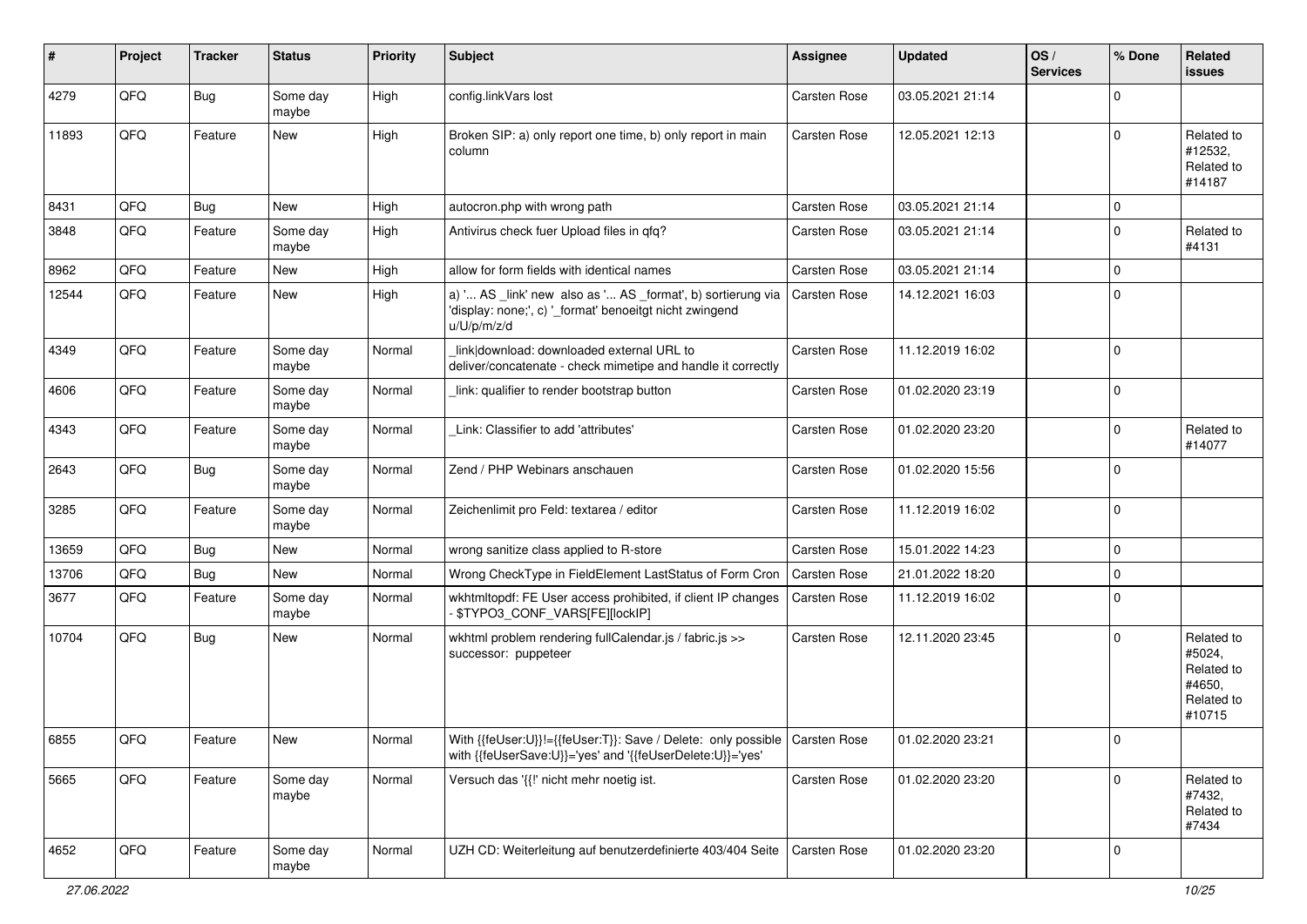| #     | Project | <b>Tracker</b> | <b>Status</b>     | <b>Priority</b> | <b>Subject</b>                                                  | <b>Assignee</b>     | <b>Updated</b>   | OS/<br><b>Services</b> | % Done         | Related<br><b>issues</b>                                               |
|-------|---------|----------------|-------------------|-----------------|-----------------------------------------------------------------|---------------------|------------------|------------------------|----------------|------------------------------------------------------------------------|
| 13354 | QFQ     | Feature        | <b>New</b>        | Normal          | Using Websocket in QFQ                                          | <b>Carsten Rose</b> | 10.11.2021 15:47 |                        | $\Omega$       |                                                                        |
| 5991  | QFQ     | Bug            | Some day<br>maybe | Normal          | URLs with 'I' or long parameter are problematic                 | Carsten Rose        | 01.02.2020 23:19 |                        | $\Omega$       |                                                                        |
| 3332  | QFQ     | Feature        | Some day<br>maybe | Normal          | Uploads: Thumbnails, Details zum hochgeladenen File             | Carsten Rose        | 11.12.2019 16:02 |                        | $\Omega$       | Related to<br>#3264,<br>Related to<br>#5333                            |
| 7119  | QFQ     | Feature        | <b>New</b>        | Normal          | Upload: scaleDownWidth, scaleDownHeight                         | Carsten Rose        | 01.02.2020 23:21 |                        | $\Omega$       |                                                                        |
| 7175  | QFQ     | Feature        | <b>New</b>        | Normal          | Upload: md5 hash as filename                                    | Carsten Rose        | 01.02.2020 23:21 |                        | $\mathbf 0$    |                                                                        |
| 5706  | QFQ     | <b>Bug</b>     | Some day<br>maybe | Normal          | upload: fileDestination needs to be sanatized                   | <b>Carsten Rose</b> | 01.02.2020 23:19 |                        | $\mathbf 0$    |                                                                        |
| 5305  | QFQ     | Bug            | <b>New</b>        | Normal          | Upload FormElement: nicht disabled by readonly Form             | Carsten Rose        | 16.06.2021 13:43 |                        | $\Omega$       | Related to<br>#9347,<br>Related to<br>#9834                            |
| 10793 | QFQ     | Feature        | In Progress       | Normal          | <b>Update NPM Packages</b>                                      | Carsten Rose        | 07.09.2021 13:25 |                        | 30             |                                                                        |
| 9947  | QFQ     | <b>Bug</b>     | Priorize          | Normal          | Unwanted error message if missing 'typeAheadSqlPrefetch'        | <b>Carsten Rose</b> | 01.02.2020 10:13 |                        | $\mathbf 0$    |                                                                        |
| 4197  | QFQ     | Feature        | Some day<br>maybe | Normal          | Unit Test fuer JSON Stream von QuickFormQuery.php ><br>doForm() | Carsten Rose        | 11.12.2019 16:03 |                        | $\mathbf 0$    |                                                                        |
| 10661 | QFQ     | <b>Bug</b>     | In Progress       | Normal          | Typo3 Warnungen                                                 | Carsten Rose        | 07.09.2021 13:23 |                        | $\Omega$       | Related to<br>#12440                                                   |
| 11320 | QFQ     | Feature        | Priorize          | Normal          | Typo3 Version 10 support                                        | Carsten Rose        | 05.05.2021 22:09 |                        | $\Omega$       |                                                                        |
| 12440 | QFQ     | Feature        | In Progress       | Normal          | Typo3 V10 upgrade (durchfuehren und testen)                     | Carsten Rose        | 21.03.2022 09:53 |                        | 50             | Related to<br>#12357,<br>Related to<br>#12067,<br>Related to<br>#10661 |
| 7219  | QFQ     | <b>Bug</b>     | <b>New</b>        | Normal          | typeSheadSql / typeAheadSqlPrefetch: change to curly<br>braces  | Carsten Rose        | 01.02.2020 23:21 |                        | $\overline{0}$ |                                                                        |
| 10588 | QFQ     | Bug            | New               | Normal          | typeahed Tag: Doku anpassen                                     | Carsten Rose        | 12.11.2020 23:45 |                        | $\mathbf 0$    |                                                                        |
| 9077  | QFQ     | <b>Bug</b>     | <b>New</b>        | Normal          | typeAheadSql: report broken SQL                                 | <b>Carsten Rose</b> | 01.02.2020 23:22 |                        | $\mathbf 0$    |                                                                        |
| 9221  | QFQ     | Feature        | <b>New</b>        | Normal          | typeAhead: Zeichenlimite ausschalten                            | Carsten Rose        | 08.05.2021 17:06 |                        | $\Omega$       |                                                                        |
| 10116 | QFQ     | Feature        | Some day<br>maybe | Normal          | TypeAhead: Tag - show inside 'input' element                    | Carsten Rose        | 16.09.2021 15:09 |                        | $\Omega$       |                                                                        |
| 10115 | QFQ     | Feature        | <b>New</b>        | Normal          | TypeAhead: static list                                          | Carsten Rose        | 26.02.2020 16:42 |                        | 100            |                                                                        |
| 4018  | QFQ     | Feature        | Some day<br>maybe | Normal          | typeahead: solve problem with potential long query<br>parameter | Carsten Rose        | 11.12.2019 16:03 |                        | $\Omega$       |                                                                        |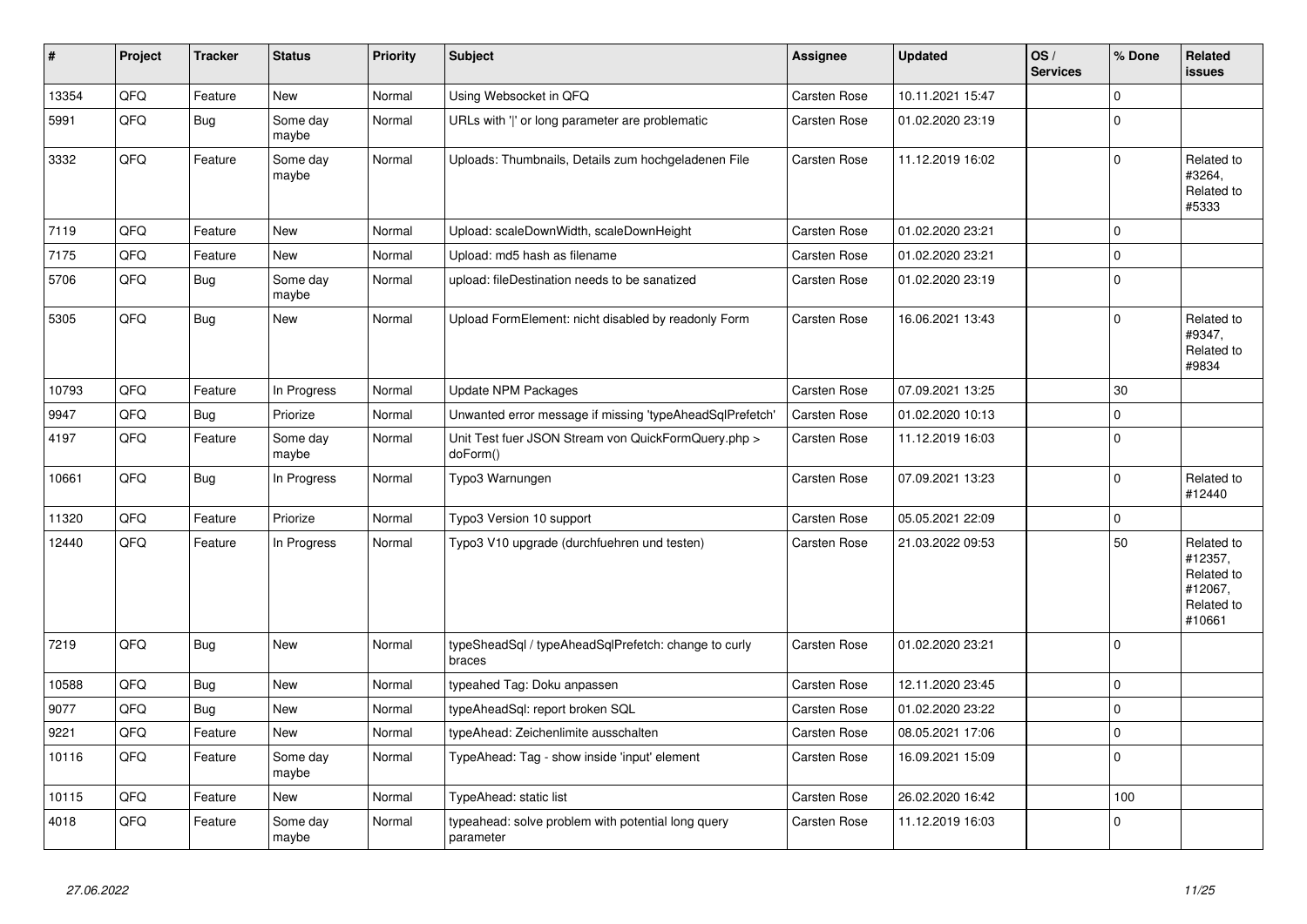| #     | Project | <b>Tracker</b> | <b>Status</b>     | <b>Priority</b> | Subject                                                                                                              | Assignee            | <b>Updated</b>   | OS/<br><b>Services</b> | % Done      | Related<br>issues                           |
|-------|---------|----------------|-------------------|-----------------|----------------------------------------------------------------------------------------------------------------------|---------------------|------------------|------------------------|-------------|---------------------------------------------|
| 3895  | QFQ     | <b>Bug</b>     | Some day<br>maybe | Normal          | typeahead pedantic: on lehrkredit Idap webpass - if only one<br>person is in dropdown, such person can't be selected | <b>Carsten Rose</b> | 11.12.2019 16:03 |                        | $\Omega$    |                                             |
| 5894  | QFQ     | Feature        | Feedback          | Normal          | Typeahead in Report: show/hide rows dynamically                                                                      | Carsten Rose        | 18.02.2022 08:50 |                        | $\Omega$    | Related to<br>#5893.<br>Related to<br>#5885 |
| 12400 | QFQ     | Feature        | <b>New</b>        | Normal          | Tutorial ist in QFQ Doku, Wird in der Suche gefunden, es<br>gibt aber kein Menupunkt - Inhalt ueberpruefen           | <b>Carsten Rose</b> | 03.05.2021 20:45 |                        | $\Omega$    |                                             |
| 12187 | QFQ     | <b>Bug</b>     | <b>New</b>        | Normal          | Trigger FormAsFile() via Report: probably problem with multi<br>DB setup                                             | <b>Carsten Rose</b> | 20.03.2021 21:20 |                        | $\Omega$    |                                             |
| 8044  | QFQ     | Feature        | Priorize          | Normal          | Transaction: a) Form, b) Report                                                                                      | Carsten Rose        | 05.05.2021 22:14 |                        | $\Omega$    | Related to<br>#8043                         |
| 9968  | QFQ     | Feature        | Priorize          | Normal          | Tooltip in Links for Developer                                                                                       | Carsten Rose        | 01.02.2020 23:17 |                        | $\mathbf 0$ |                                             |
| 12664 | QFQ     | Feature        | New               | Normal          | TinyMCE: report/remove malicous HTML/JS Code                                                                         | Carsten Rose        | 19.03.2022 17:47 |                        | $\Omega$    | Related to<br>#14320                        |
| 12632 | QFQ     | Feature        | <b>New</b>        | Normal          | TinyMCE: Prepare CSS classes for images                                                                              | <b>Carsten Rose</b> | 04.06.2021 14:35 |                        | 100         | Blocked by<br>#12186                        |
| 7239  | QFQ     | Feature        | <b>New</b>        | Normal          | TinyMCE: html tag whitelist                                                                                          | Carsten Rose        | 01.02.2020 23:21 |                        | $\Omega$    | Related to<br>#14320                        |
| 12439 | QFQ     | Feature        | In Progress       | Normal          | TinyMCE Paste from Word & Character Count/Limit                                                                      | Carsten Rose        | 05.05.2021 22:15 |                        | $\Omega$    |                                             |
| 9704  | QFQ     | Feature        | Some day<br>maybe | Normal          | Thumbnails Generieren beim Splitten von PDF Files                                                                    | Carsten Rose        | 11.12.2019 16:01 |                        | $\Omega$    |                                             |
| 4757  | QFQ     | Feature        | Some day<br>maybe | Normal          | Test subrecord: download links ok? Links ok?                                                                         | Carsten Rose        | 01.02.2020 23:20 |                        | $\mathbf 0$ |                                             |
| 4549  | QFQ     | <b>Bug</b>     | Some day<br>maybe | Normal          | TemplateGroups: FE.type SELECT loose selected value<br>after save                                                    | Carsten Rose        | 01.02.2020 23:20 |                        | $\Omega$    | Related to<br>#4548,<br>Related to<br>#4771 |
| 3588  | QFQ     | <b>Bug</b>     | Some day<br>maybe | Normal          | templateGroup: versteckte Elemente werden weiterhin<br>gespeichert.                                                  | Carsten Rose        | 11.12.2019 16:02 |                        | $\Omega$    |                                             |
| 3385  | QFQ     | Feature        | Some day<br>maybe | Normal          | templateGroup: insert/update/delete non primary records                                                              | Carsten Rose        | 11.12.2019 16:02 |                        | $\mathbf 0$ |                                             |
| 7521  | QFQ     | Feature        | <b>New</b>        | Normal          | TemplateGroup: fe.type=upload                                                                                        | <b>Carsten Rose</b> | 01.02.2020 23:21 |                        | $\Omega$    | Related to<br>#9706                         |
| 3882  | QFQ     | Bug            | Some day<br>maybe | Normal          | templateGroup: disable 'add' if limit is reached - funktioniert<br>nicht wenn bereits records existierten            | <b>Carsten Rose</b> | 11.12.2019 16:03 |                        | $\mathbf 0$ |                                             |
| 12045 | QFQ     | <b>Bug</b>     | New               | Normal          | templateGroup afterSave FE: Aufruf ohne<br>sqlHonorFormElements funktioniert nicht                                   | Carsten Rose        | 18.02.2021 16:33 |                        | 0           |                                             |
| 12716 | QFQ     | <b>Bug</b>     | New               | Normal          | template group: Pattern only applied to first instance                                                               | Carsten Rose        | 19.03.2022 17:47 |                        | $\mathbf 0$ |                                             |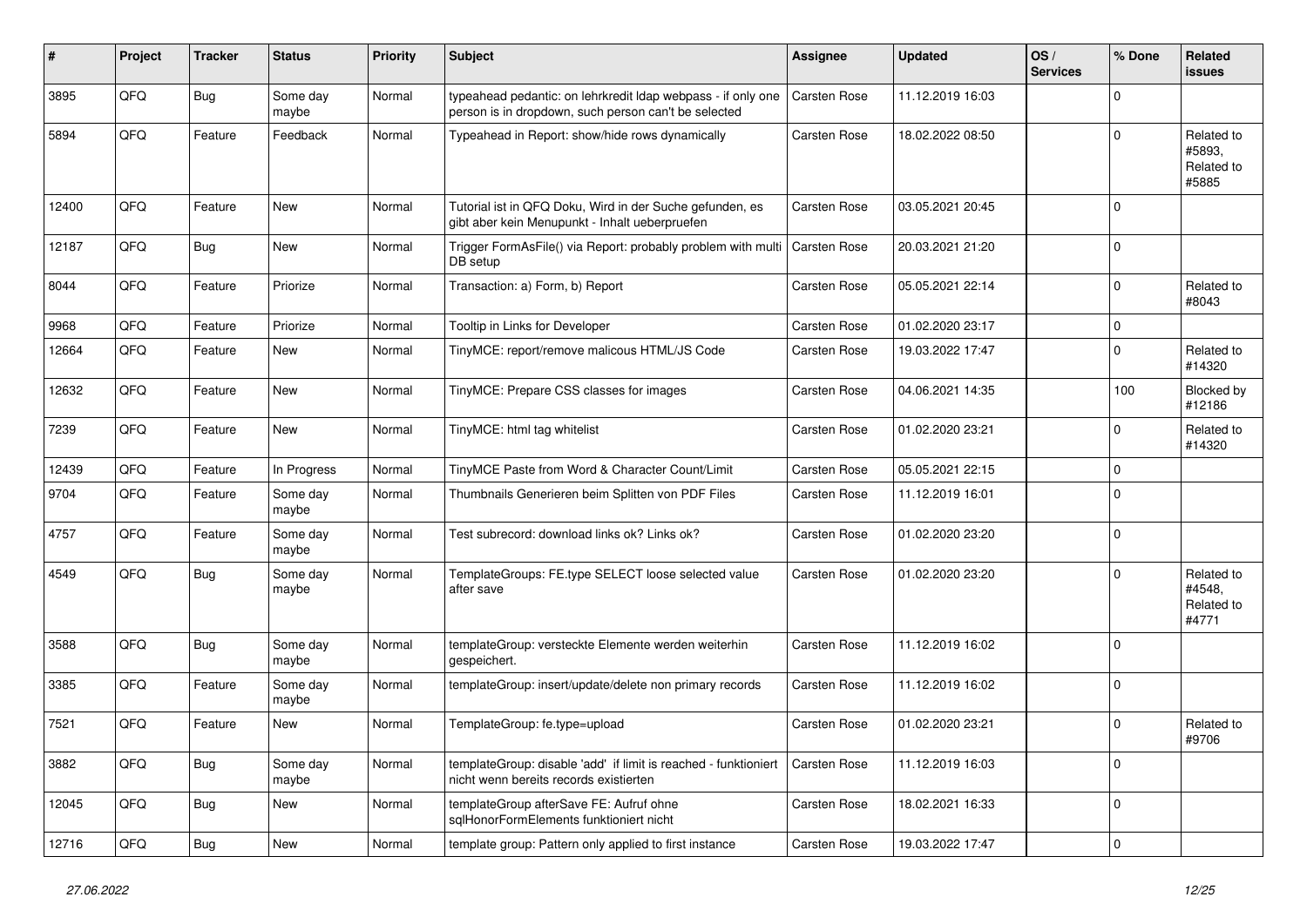| #     | Project | <b>Tracker</b> | <b>Status</b>     | <b>Priority</b> | Subject                                                                                              | <b>Assignee</b>                                        | <b>Updated</b>   | OS/<br><b>Services</b> | % Done         | Related<br>issues                             |                      |
|-------|---------|----------------|-------------------|-----------------|------------------------------------------------------------------------------------------------------|--------------------------------------------------------|------------------|------------------------|----------------|-----------------------------------------------|----------------------|
| 12679 | QFQ     | Feature        | <b>New</b>        | Normal          | tablesorter: custom column width                                                                     | Carsten Rose                                           | 16.06.2021 11:10 |                        | $\mathbf 0$    |                                               |                      |
| 10745 | QFQ     | Feature        | Some day<br>maybe | Normal          | <b>Tablesorter Excel Export</b>                                                                      | Carsten Rose                                           | 16.09.2021 15:09 |                        | $\Omega$       |                                               |                      |
| 14304 | QFQ     | Bug            | New               | Normal          | table sorter view safer does not work                                                                | Carsten Rose                                           | 10.06.2022 11:49 |                        | $\mathbf 0$    |                                               |                      |
| 12584 | QFQ     | Feature        | Feedback          | Normal          | T3 v10 migration script: replace alias-patterns (v11)                                                | Carsten Rose                                           | 28.05.2022 11:12 |                        | 100            |                                               |                      |
| 3402  | QFQ     | Feature        | Some day<br>maybe | Normal          | Syntax Highlighting via CodeMirror                                                                   | Carsten Rose                                           | 11.12.2019 16:02 |                        | 100            | Related to<br>#3207                           |                      |
| 12520 | QFQ     | Bug            | New               | Normal          | Switch FE User: still active even FE User session expired                                            | Carsten Rose                                           | 19.03.2022 17:48 |                        | $\Omega$       |                                               |                      |
| 12477 | QFQ     | Feature        | New               | Normal          | Support for refactoring: Form, FormElement, diverse<br>Tabellen/Spalten, tt-content Records          | Carsten Rose                                           | 03.05.2021 20:45 |                        | $\mathbf 0$    |                                               |                      |
| 7574  | QFQ     | Bug            | <b>New</b>        | Normal          | Substitute error: form element not reported / dont parse<br>Form.note                                | Carsten Rose                                           | 01.02.2020 23:21 |                        | $\mathbf 0$    |                                               |                      |
| 11955 | QFQ     | Feature        | New               | Normal          | subrecord: new title option to set <th> attributes - e.g. to<br/>customize tablesorter options.</th> | attributes - e.g. to<br>customize tablesorter options. | Carsten Rose     | 03.05.2021 20:47       |                | $\Omega$                                      | Related to<br>#11775 |
| 8187  | QFQ     | Feature        | New               | Normal          | Subrecord: enable/hide new button - make new/edit/delete<br>customizeable.                           | Carsten Rose                                           | 06.03.2021 18:44 |                        | $\mathbf 0$    | Related to<br>#11326                          |                      |
| 3432  | QFQ     | Feature        | New               | Normal          | subrecord: dynamicUpdate                                                                             | Carsten Rose                                           | 11.06.2020 21:10 |                        | $\mathbf 0$    | Related to<br>#5691                           |                      |
| 11775 | QFQ     | Feature        | New               | Normal          | Subrecord Tooltip pro Feld                                                                           | Carsten Rose                                           | 18.12.2020 15:22 |                        | $\Omega$       | Related to<br>#11955                          |                      |
| 12413 | QFQ     | Feature        | New               | Normal          | STORE_TYPO3: enhance for {{be_users.email:T}},<br>{{fe users.email:T}}                               | <b>Carsten Rose</b>                                    | 03.05.2021 20:45 |                        | $\mathbf 0$    | Related to<br>#12412,<br>Related to<br>#10012 |                      |
| 9129  | QFQ     | Feature        | New               | Normal          | sqlValidate: Message as notification, not as error                                                   | Carsten Rose                                           | 01.02.2020 23:22 |                        | $\mathbf 0$    | Related to<br>#9128                           |                      |
| 4026  | QFQ     | Feature        | Some day<br>maybe | Normal          | sqlLog.sql: log number of FE.id                                                                      | <b>Carsten Rose</b>                                    | 11.12.2019 16:03 |                        | $\Omega$       | Related to<br>#5458                           |                      |
| 3941  | QFQ     | Feature        | Some day<br>maybe | Normal          | sqlAfter: es sollten mehrere moeglich sein                                                           | <b>Carsten Rose</b>                                    | 11.12.2019 16:03 |                        | $\Omega$       | Related to<br>#3942                           |                      |
| 12504 | QFQ     | Feature        | Priorize          | Normal          | sql.log: report fe.id                                                                                | Carsten Rose                                           | 05.05.2021 22:09 |                        | 0              |                                               |                      |
| 4050  | QFQ     | Feature        | <b>New</b>        | Normal          | sql.log: 1) FormElement ID which causes a specific action,<br>2) Result in the same row.             | <b>Carsten Rose</b>                                    | 15.04.2020 11:35 |                        | $\mathbf 0$    | Related to<br>#5458                           |                      |
| 8806  | QFQ     | Feature        | New               | Normal          | SQL Function nl2br                                                                                   | Carsten Rose                                           | 01.02.2020 23:22 |                        | $\overline{0}$ |                                               |                      |
| 9928  | QFQ     | Feature        | Priorize          | Normal          | SpecialColumnName: a) Deprecated: ' AS "_+tag " ', b)<br>New: ' AS "_ <tag1><tag2>"'</tag2></tag1>   | Carsten Rose                                           | 01.02.2020 23:17 |                        | 0              | Related to<br>#9929                           |                      |
| 7683  | QFQ     | Feature        | New               | Normal          | Special column names in '{{ SELECT  AS _link }}' should<br>be detected                               | Carsten Rose                                           | 01.02.2020 23:21 |                        | 0              |                                               |                      |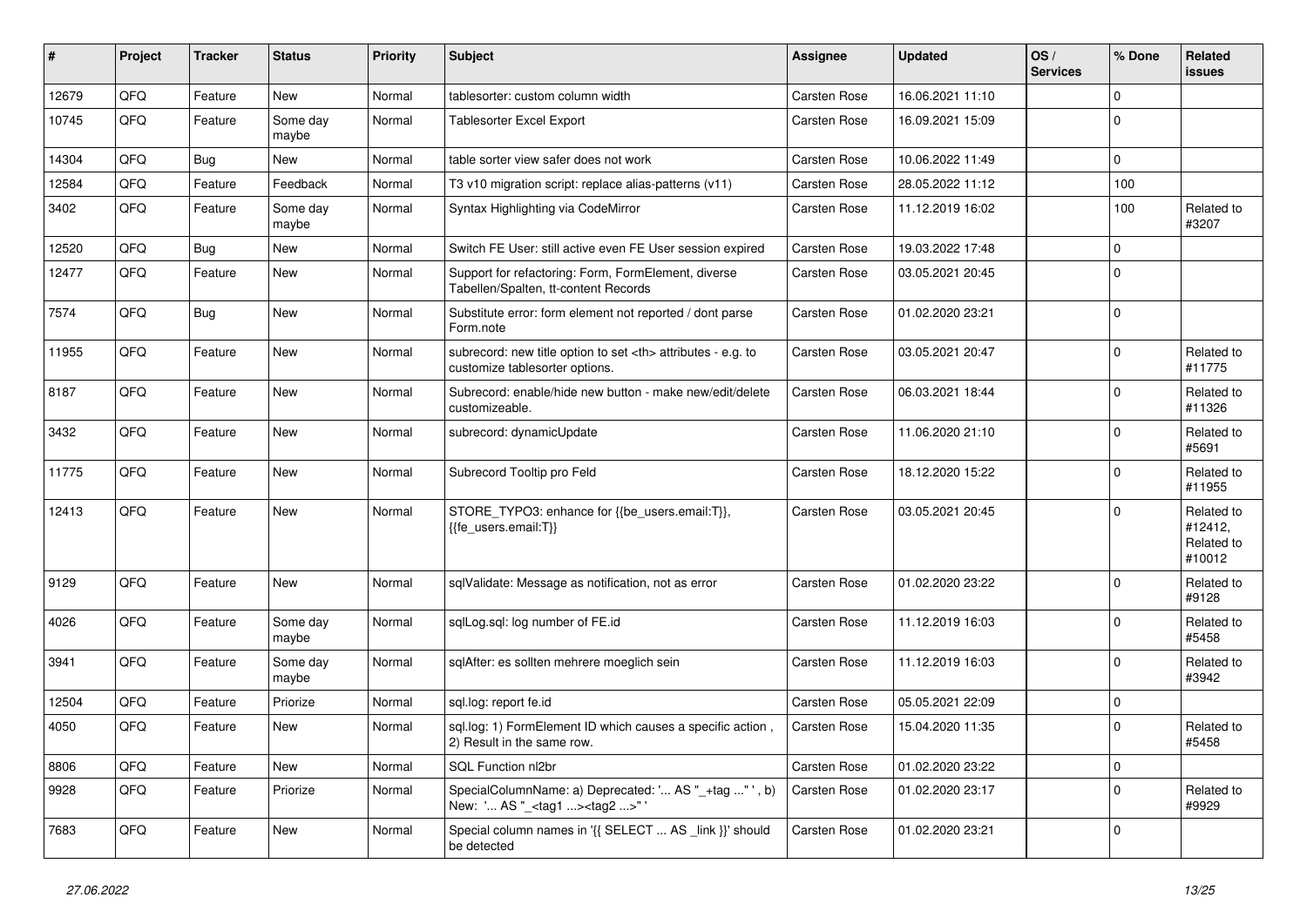| ∦     | Project | <b>Tracker</b> | <b>Status</b>     | <b>Priority</b> | <b>Subject</b>                                                                                     | <b>Assignee</b>     | <b>Updated</b>   | OS/<br><b>Services</b> | % Done      | Related<br>issues                                                     |
|-------|---------|----------------|-------------------|-----------------|----------------------------------------------------------------------------------------------------|---------------------|------------------|------------------------|-------------|-----------------------------------------------------------------------|
| 12512 | QFQ     | <b>Bug</b>     | <b>New</b>        | Normal          | Some MySQL Installation can't use 'stored procedures'                                              | Carsten Rose        | 19.03.2022 17:48 |                        | $\Omega$    |                                                                       |
| 9707  | QFQ     | Feature        | New               | Normal          | SIP security: encode pageld and check pageld on decode                                             | Carsten Rose        | 01.02.2020 23:22 |                        | $\mathbf 0$ |                                                                       |
| 7107  | QFQ     | Feature        | Some day<br>maybe | Normal          | Showcase Registration Tool: Anmeldung / Administration :<br>Liste Anmeldungen / Emaileinaldung     | Carsten Rose        | 11.12.2019 16:01 |                        | $\Omega$    |                                                                       |
| 8963  | QFQ     | Feature        | Priorize          | Normal          | Setting values in a store: flexible way                                                            | Carsten Rose        | 05.05.2021 22:10 |                        | $\Omega$    | Related to<br>#8975                                                   |
| 4956  | QFQ     | Feature        | Some day<br>maybe | Normal          | Sendmail: Benutzerdefinierte Headers                                                               | Carsten Rose        | 11.12.2019 16:02 |                        | $\mathbf 0$ |                                                                       |
| 7014  | QFQ     | Bug            | New               | Normal          | Sending invalid emails succeeds when<br>debug.redirectAllMailTo is set                             | <b>Carsten Rose</b> | 01.02.2020 23:21 |                        | 0           |                                                                       |
| 11080 | QFQ     | Feature        | New               | Normal          | Send MQTT messages                                                                                 | <b>Carsten Rose</b> | 29.08.2020 19:49 |                        | $\mathbf 0$ |                                                                       |
| 7616  | QFQ     | <b>Bug</b>     | Priorize          | Normal          | Selectlist with Enum & Dynamic Update                                                              | <b>Carsten Rose</b> | 01.02.2020 10:13 |                        | $\mathbf 0$ |                                                                       |
| 7519  | QFQ     | Feature        | <b>New</b>        | Normal          | Select: Multi                                                                                      | <b>Carsten Rose</b> | 01.02.2020 23:22 |                        | $\mathbf 0$ |                                                                       |
| 11076 | QFQ     | Feature        | In Progress       | Normal          | SELECT  AS _websocket                                                                              | Carsten Rose        | 30.08.2020 17:49 |                        | $\mathbf 0$ |                                                                       |
| 5428  | QFQ     | Feature        | Some day<br>maybe | Normal          | secure thumbnail: late render on access.                                                           | <b>Carsten Rose</b> | 01.02.2020 23:20 |                        | $\Omega$    |                                                                       |
| 9394  | QFQ     | Feature        | Priorize          | Normal          | REST: allow for non numerical ids in get requests                                                  | <b>Carsten Rose</b> | 05.05.2021 22:10 |                        | $\mathbf 0$ |                                                                       |
| 5345  | QFQ     | Feature        | New               | Normal          | Report: UPDATE / INSERT / DELETE statements should<br>trigger subqueries, depending on the result. | Carsten Rose        | 27.05.2020 16:11 |                        | $\mathbf 0$ |                                                                       |
| 9811  | QFQ     | Feature        | <b>New</b>        | Normal          | Report: tag every n'th row                                                                         | <b>Carsten Rose</b> | 01.02.2020 23:22 |                        | $\mathbf 0$ |                                                                       |
| 14323 | QFQ     | Bug            | In Progress       | Normal          | Report: render=both single - no impact                                                             | <b>Carsten Rose</b> | 19.06.2022 18:31 |                        | $\Omega$    |                                                                       |
| 3991  | QFQ     | Feature        | Some day<br>maybe | Normal          | report: Columnname ' skipWrap' skips 'fbeg', 'fend'                                                | Carsten Rose        | 11.12.2019 16:03 |                        | $\mathbf 0$ |                                                                       |
| 6723  | QFQ     | Feature        | New               | Normal          | Report QFQ Installation and Version                                                                | Carsten Rose        | 12.06.2021 09:07 |                        | $\Omega$    |                                                                       |
| 7261  | QFQ     | Bug            | <b>New</b>        | Normal          | Report pathFilename for user without path, only the filename                                       | Carsten Rose        | 01.02.2020 23:21 |                        | $\Omega$    |                                                                       |
| 9983  | QFQ     | Feature        | <b>New</b>        | Normal          | Report Notation: new keyword 'range'                                                               | <b>Carsten Rose</b> | 01.02.2020 15:55 |                        | 0           |                                                                       |
| 8975  | QFQ     | Feature        | New               | Normal          | Report Notation: 2.0                                                                               | Carsten Rose        | 01.02.2020 23:22 |                        | $\Omega$    | Related to<br>#8963                                                   |
| 11323 | QFQ     | Feature        | Some day<br>maybe | Normal          | Report Frontend Editor Modal + Codemirror                                                          | Carsten Rose        | 16.09.2021 15:10 |                        | $\Omega$    | Related to<br>#11036                                                  |
| 10005 | QFQ     | Feature        | Priorize          | Normal          | Report / special column name:  AS _calendar                                                        | Carsten Rose        | 03.06.2020 17:28 |                        | 0           |                                                                       |
| 12611 | QFQ     | Feature        | Some day<br>maybe | Normal          | Refactoring: Bootstrap with Lazy Loading                                                           | Carsten Rose        | 08.06.2022 10:37 |                        | $\Omega$    | Related to<br>#12490,<br>Related to<br>#10013,<br>Related to<br>#7732 |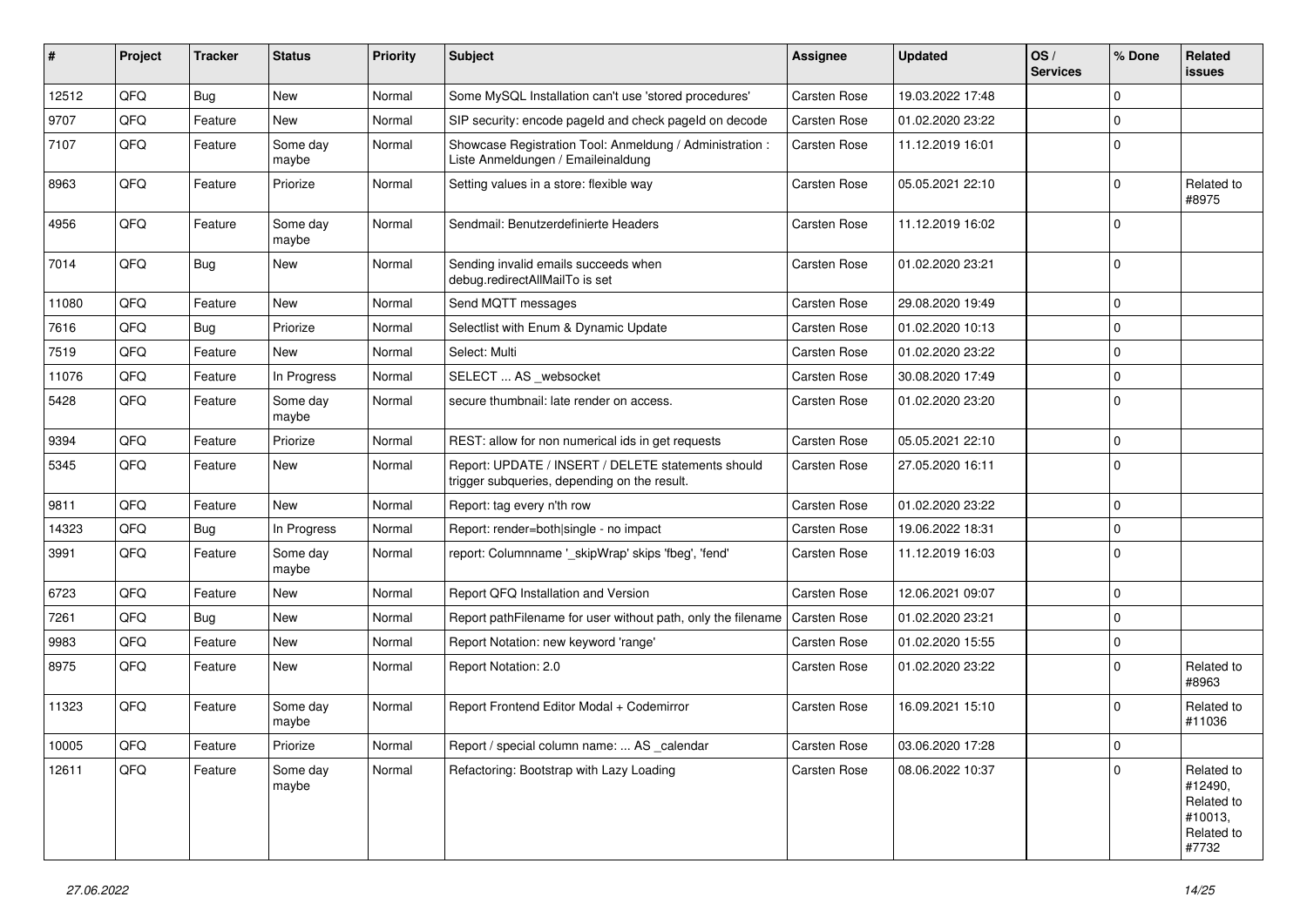| #     | Project | <b>Tracker</b> | <b>Status</b>     | <b>Priority</b> | <b>Subject</b>                                                                                                                        | <b>Assignee</b>     | <b>Updated</b>   | OS/<br><b>Services</b> | % Done      | Related<br>issues                                                      |
|-------|---------|----------------|-------------------|-----------------|---------------------------------------------------------------------------------------------------------------------------------------|---------------------|------------------|------------------------|-------------|------------------------------------------------------------------------|
| 10012 | QFQ     | Feature        | Priorize          | Normal          | redirectAllMailTo: {{beEmail:T}}                                                                                                      | <b>Carsten Rose</b> | 08.05.2021 09:54 |                        | $\Omega$    | Related to<br>#12412,<br>Related to<br>#12413,<br>Related to<br>#10011 |
| 13700 | QFQ     | Feature        | <b>New</b>        | Normal          | Redesign qfq.io Seite                                                                                                                 | <b>Carsten Rose</b> | 19.03.2022 17:43 |                        | $\mathbf 0$ |                                                                        |
| 7099  | QFQ     | Feature        | New               | Normal          | Redesign FormEditor                                                                                                                   | Carsten Rose        | 01.02.2020 23:21 |                        | $\Omega$    |                                                                        |
| 7480  | QFQ     | Feature        | New               | Normal          | Record History (Undo / Redo)                                                                                                          | Carsten Rose        | 11.12.2019 16:16 |                        | $\mathbf 0$ | Related to<br>#2361                                                    |
| 7280  | QFQ     | Feature        | <b>New</b>        | Normal          | recently used table                                                                                                                   | Carsten Rose        | 01.02.2020 23:21 |                        | $\Omega$    |                                                                        |
| 3867  | QFQ     | Feature        | Priorize          | Normal          | Readonly Formular: Template Groups add/delete<br>ausbeldnen                                                                           | Carsten Rose        | 05.05.2021 22:12 |                        | $\Omega$    |                                                                        |
| 7795  | QFQ     | Bug            | <b>New</b>        | Normal          | Readonly Form: Typeahead-Felder                                                                                                       | Carsten Rose        | 01.02.2020 23:22 |                        | $\mathbf 0$ |                                                                        |
| 7513  | QFQ     | <b>Bug</b>     | <b>New</b>        | Normal          | Radios not correct aligned                                                                                                            | Carsten Rose        | 01.02.2020 23:22 |                        | $\mathbf 0$ |                                                                        |
| 11239 | QFQ     | <b>Bug</b>     | <b>New</b>        | Normal          | Radiobutton (plain): horizontales Rendern abhängig vom<br>Datentyp in der Datenbank                                                   | Carsten Rose        | 30.09.2020 18:37 |                        | $\Omega$    |                                                                        |
| 7924  | QFQ     | Feature        | <b>New</b>        | Normal          | Radio/Checkbox with Tooltip                                                                                                           | <b>Carsten Rose</b> | 01.02.2020 23:22 |                        | $\mathbf 0$ |                                                                        |
| 6483  | QFQ     | Bug            | New               | Normal          | R Store funktioniert nicht bei 'Report Notation' im FE                                                                                | Carsten Rose        | 01.02.2020 23:21 |                        | $\mathbf 0$ |                                                                        |
| 7520  | QFQ     | Feature        | New               | Normal          | QR Code:  AS _qr ( AS _link)                                                                                                          | Carsten Rose        | 01.02.2020 23:22 |                        | $\mathbf 0$ |                                                                        |
| 4771  | QFQ     | Bug            | Some day<br>maybe | Normal          | qfq: select-down-values empty after save (edit-form for<br>program administrators)                                                    | Carsten Rose        | 01.02.2020 23:20 |                        | $\Omega$    | Related to<br>#4549, Has<br>duplicate<br>#4282                         |
| 8586  | QFQ     | Feature        | Some day<br>maybe | Normal          | QFQ: Enhance Error message for 'record not found'                                                                                     | <b>Carsten Rose</b> | 16.09.2021 15:10 |                        | $\mathbf 0$ |                                                                        |
| 5480  | QFQ     | Feature        | Some day<br>maybe | Normal          | QFQ: Dokumentation mit Screenshots versehen                                                                                           | Carsten Rose        | 01.02.2020 23:20 |                        | $\Omega$    | Related to<br>#9879                                                    |
| 6574  | QFQ     | Bug            | Priorize          | Normal          | qfq.log: Fehlermeldung wurde angezeigt, aber nicht geloggt                                                                            | <b>Carsten Rose</b> | 01.02.2020 10:13 |                        | $\mathbf 0$ |                                                                        |
| 4839  | QFQ     | Feature        | Some day<br>maybe | Normal          | qfq-handle in <head> Abschnitt</head>                                                                                                 | Carsten Rose        | 11.12.2019 16:02 |                        | $\Omega$    |                                                                        |
| 9927  | QFQ     | Feature        | New               | Normal          | QFQ Update: a) Update nur machen wenn BE User<br>eingeloggt ist., b) Bei Fehler genaue Meldung welcher<br>Updateschritt Probleme hat. | <b>Carsten Rose</b> | 22.01.2020 12:59 |                        | 0           |                                                                        |
| 7524  | QFQ     | <b>Bug</b>     | New               | Normal          | QFQ throws a 'General Error' if 'fileadmin/protected/log/' is<br>not writeable                                                        | Carsten Rose        | 01.02.2020 23:22 |                        | 0           |                                                                        |
| 12465 | QFQ     | Feature        | New               | Normal          | QFQ Function: use in FE to fill StoreRecord                                                                                           | Carsten Rose        | 05.05.2021 21:58 |                        | 0           |                                                                        |
| 1635  | QFQ     | Feature        | Some day<br>maybe | Normal          | QFQ Extension content record: weitere Optionen<br>einblenden.                                                                         | Carsten Rose        | 11.12.2019 16:03 |                        | $\mathbf 0$ |                                                                        |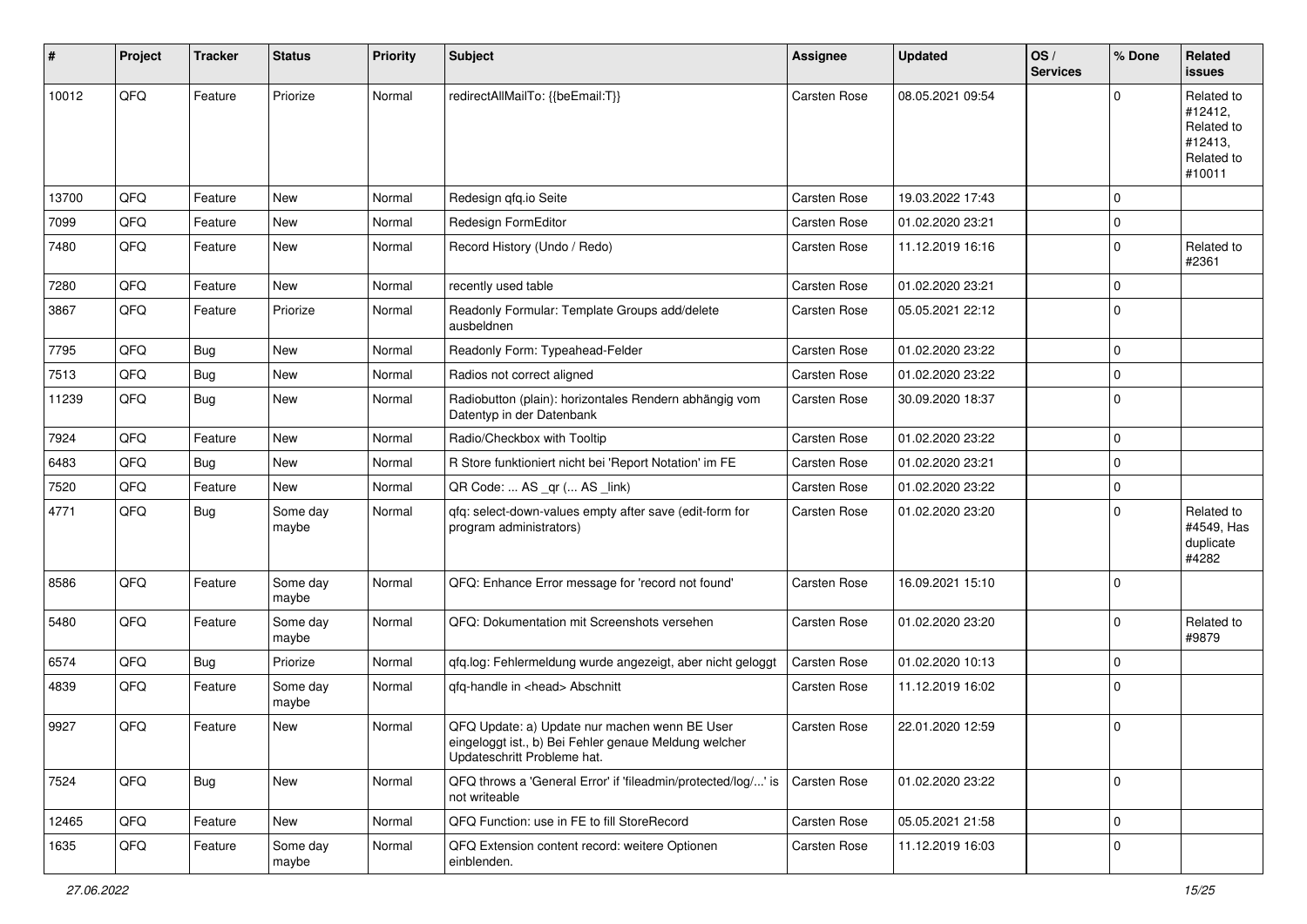| #     | Project | <b>Tracker</b> | <b>Status</b>     | <b>Priority</b> | Subject                                                                                               | Assignee            | <b>Updated</b>   | OS/<br><b>Services</b> | % Done                  | Related<br><b>issues</b>                      |
|-------|---------|----------------|-------------------|-----------------|-------------------------------------------------------------------------------------------------------|---------------------|------------------|------------------------|-------------------------|-----------------------------------------------|
| 13592 | QFQ     | <b>Bug</b>     | New               | Normal          | QFQ Build Queue: das vergeben von Tags klappt nicht. Es<br>werden keine Releases gebaut.              | Carsten Rose        | 19.03.2022 17:45 |                        | $\Omega$                |                                               |
| 11980 | QFQ     | Feature        | In Progress       | Normal          | protected verzeichnis MUSS geschützt werden                                                           | Carsten Rose        | 07.09.2021 13:30 |                        | $\Omega$                |                                               |
| 10658 | QFQ     | Bug            | New               | Normal          | processReadOnly broken                                                                                | Carsten Rose        | 27.05.2020 17:55 |                        | $\overline{\mathbf{0}}$ |                                               |
| 4023  | QFQ     | Feature        | New               | Normal          | prepared statements - FE action: salveld, sqlInsert,<br>sqlUpdate, sqlDelete, sqlBefore, sqlAfter     | Carsten Rose        | 11.12.2019 16:15 |                        | $\Omega$                |                                               |
| 10080 | QFQ     | Feature        | New               | Normal          | Popup on 'save' / 'close': configure dialog (answer<br>yes/no/cancle/)                                | Carsten Rose        | 28.03.2021 20:52 |                        | $\Omega$                | Is duplicate<br>of #12262                     |
| 11668 | QFQ     | <b>Bug</b>     | <b>New</b>        | Normal          | Play function.sql - problem with mysql                                                                | Carsten Rose        | 03.05.2021 20:48 |                        | $\mathbf 0$             |                                               |
| 10819 | QFQ     | Feature        | New               | Normal          | Persistent SIP - second try                                                                           | Carsten Rose        | 29.06.2020 23:02 |                        | $\mathbf 0$             | Related to<br>#6261                           |
| 6261  | QFQ     | Feature        | New               | Normal          | Persistent SIP                                                                                        | Carsten Rose        | 12.06.2021 09:07 |                        | $\Omega$                | Related to<br>#10819                          |
| 7336  | QFQ     | Feature        | Some day<br>maybe | Normal          | PDF Upload: disallow PDFs with specific Meta information                                              | Carsten Rose        | 11.12.2019 16:01 |                        | $\Omega$                |                                               |
| 8101  | QFQ     | Feature        | Some day<br>maybe | Normal          | Password hash: support further hashing methods                                                        | Carsten Rose        | 16.09.2021 15:10 |                        | $\Omega$                |                                               |
| 7681  | QFQ     | Feature        | <b>New</b>        | Normal          | Optional switch off 'check for modified record'                                                       | Carsten Rose        | 01.02.2020 23:21 |                        | $\mathbf 0$             |                                               |
| 14175 | QFQ     | Bug            | In Progress       | Normal          | Opening a form with no QFQ Session cookie fails                                                       | Carsten Rose        | 03.06.2022 10:40 |                        | $\Omega$                |                                               |
| 7685  | QFQ     | Bug            | <b>New</b>        | Normal          | Open FormElement from QFQ error message and save<br>modified record: error about missing {{formId:F}} | <b>Carsten Rose</b> | 01.02.2020 23:22 |                        | $\Omega$                |                                               |
| 10011 | QFQ     | Feature        | Priorize          | Normal          | Offer new STORE TYPO3 Variable 'beUser', 'beEmail'                                                    | Carsten Rose        | 08.05.2021 09:51 |                        | $\Omega$                | Related to<br>#10012,<br>Related to<br>#12511 |
| 14090 | QFQ     | Feature        | <b>New</b>        | Normal          | Nützliche _script funktionen                                                                          | Carsten Rose        | 28.05.2022 11:03 |                        | $\mathbf 0$             |                                               |
| 12133 | QFQ     | Bug            | <b>New</b>        | Normal          | NPM, phpSpreadSheet aktualisieren                                                                     | <b>Carsten Rose</b> | 15.03.2021 09:04 |                        | $\Omega$                |                                               |
| 5782  | QFQ     | Feature        | New               | Normal          | NextCloud API                                                                                         | <b>Carsten Rose</b> | 01.02.2020 10:02 |                        | $\mathbf 0$             |                                               |
| 6437  | QFQ     | Feature        | New               | Normal          | Neuer Mode Button bei FormElementen                                                                   | <b>Carsten Rose</b> | 01.02.2020 23:21 |                        | $\Omega$                | Related to<br>#9668,<br>Blocked by<br>#9678   |
| 12023 | QFQ     | Feature        | New               | Normal          | MySQL Stored Precdure: QDECODESPECIALCHAR()                                                           | Carsten Rose        | 16.02.2021 11:16 |                        | 0                       | Related to<br>#12022                          |
| 11667 | QFQ     | Bug            | New               | Normal          | MySQL mariadb-server-10.3: Incorrect datetime value                                                   | Carsten Rose        | 03.05.2021 20:48 |                        | 0                       |                                               |
| 9579  | QFQ     | Feature        | Some day<br>maybe | Normal          | Multiform with Process Row                                                                            | Carsten Rose        | 11.12.2019 16:01 |                        | $\mathbf 0$             |                                               |
| 11695 | QFG     | <b>Bug</b>     | New               | Normal          | MultiForm required FE Error                                                                           | Carsten Rose        | 04.12.2020 13:34 |                        | $\overline{0}$          |                                               |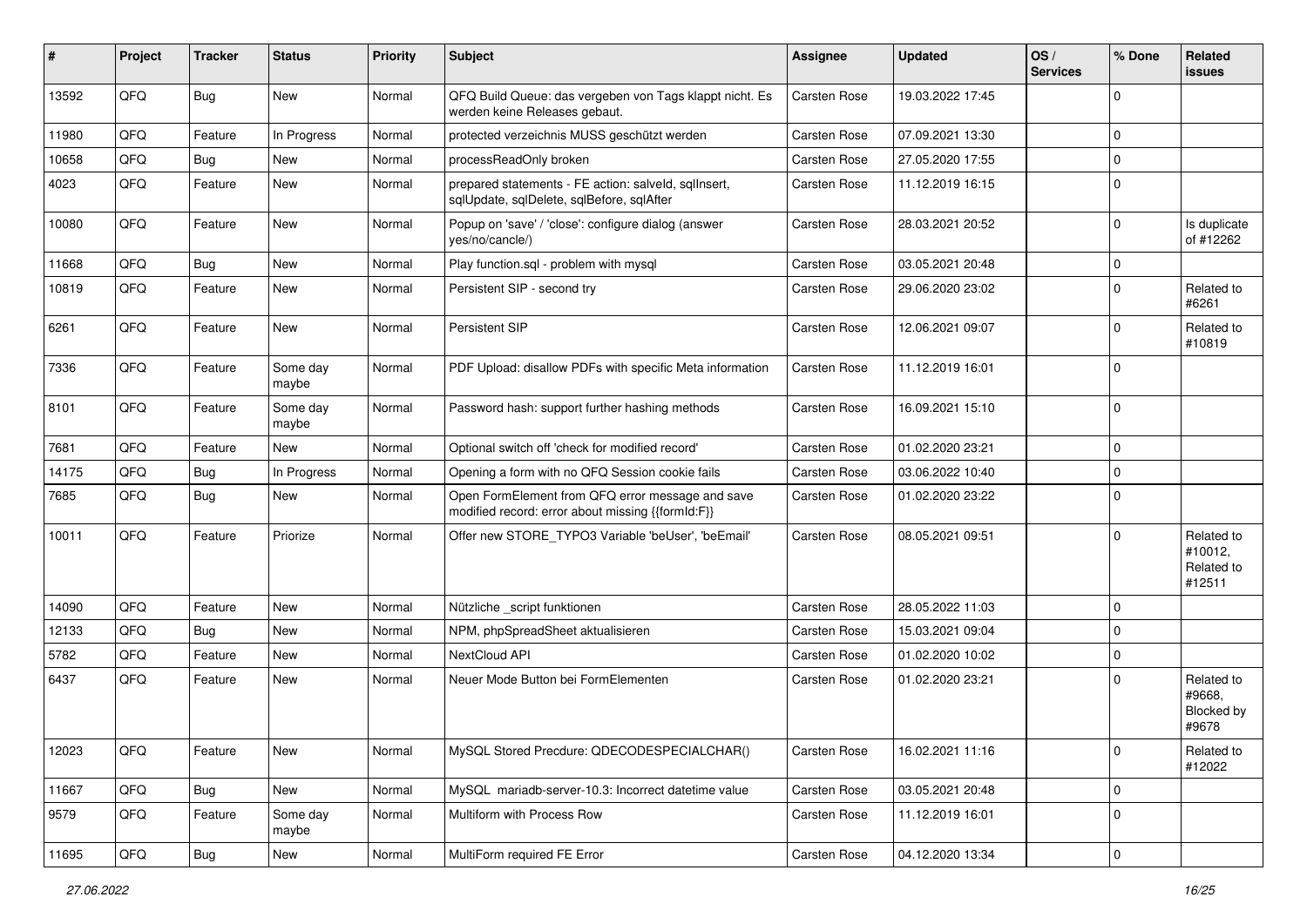| #     | Project | <b>Tracker</b> | <b>Status</b>     | <b>Priority</b> | <b>Subject</b>                                                                           | <b>Assignee</b>     | <b>Updated</b>   | OS/<br><b>Services</b> | % Done      | Related<br>issues                                                    |
|-------|---------|----------------|-------------------|-----------------|------------------------------------------------------------------------------------------|---------------------|------------------|------------------------|-------------|----------------------------------------------------------------------|
| 5695  | QFQ     | Feature        | In Progress       | Normal          | Multiform                                                                                | Carsten Rose        | 02.01.2021 18:38 |                        | $\mathbf 0$ |                                                                      |
| 12325 | QFQ     | <b>Bug</b>     | Priorize          | Normal          | MultiDB form.dblndex not working for report syntax                                       | Carsten Rose        | 07.09.2021 13:37 |                        | $\mathbf 0$ | Related to<br>#12145,<br>Related to<br>#12314                        |
| 10714 | QFQ     | Feature        | <b>New</b>        | Normal          | multi Table Form                                                                         | Carsten Rose        | 16.03.2021 18:44 |                        | $\mathbf 0$ |                                                                      |
| 11516 | QFQ     | Feature        | New               | Normal          | Multi Page Form (Previous/Next Buttons)                                                  | Carsten Rose        | 16.03.2021 17:52 |                        | $\mathbf 0$ |                                                                      |
| 4365  | QFQ     | Feature        | Some day<br>maybe | Normal          | Multi Language: new way of config                                                        | Carsten Rose        | 01.02.2020 23:20 |                        | $\mathbf 0$ |                                                                      |
| 13330 | QFQ     | Feature        | In Progress       | Normal          | Multi Form: Upload                                                                       | Carsten Rose        | 07.11.2021 12:40 |                        | 50          | Related to<br>#9706                                                  |
| 13332 | QFQ     | <b>Bug</b>     | New               | Normal          | Multi Form: Required Felder werden visuell nicht markiert.                               | <b>Carsten Rose</b> | 19.03.2022 17:47 |                        | $\mathbf 0$ |                                                                      |
| 13331 | QFQ     | <b>Bug</b>     | <b>New</b>        | Normal          | Multi Form: Clear Icon misplaced                                                         | Carsten Rose        | 19.03.2022 17:47 |                        | $\mathbf 0$ |                                                                      |
| 9706  | QFQ     | Feature        | New               | Normal          | Multi File Upload (hidden template group)                                                | Carsten Rose        | 01.02.2020 23:22 |                        | $\mathbf 0$ | Related to<br>#7521,<br>Related to<br>#5562,<br>Related to<br>#13330 |
| 10015 | QFQ     | Feature        | Priorize          | Normal          | Monospace in Textarea                                                                    | <b>Carsten Rose</b> | 03.02.2020 13:40 |                        | $\mathbf 0$ |                                                                      |
| 6765  | QFQ     | Feature        | <b>New</b>        | Normal          | Moeglichkeit via QFQ eigene Logs zu schreiben                                            | <b>Carsten Rose</b> | 01.02.2020 23:21 |                        | 0           |                                                                      |
| 11523 | QFQ     | Feature        | <b>New</b>        | Normal          | Mit dynamic Update erkennen, ob Upload gemacht wurde                                     | Carsten Rose        | 13.11.2020 15:07 |                        | $\Omega$    | Related to<br>#9533                                                  |
| 10014 | QFQ     | Feature        | <b>New</b>        | Normal          | Manual.rst: describe behaviour and process order of<br>fillStoreVar, slaveId, sqlBefore, | Carsten Rose        | 01.02.2020 22:31 |                        | $\mathbf 0$ |                                                                      |
| 9208  | QFQ     | Feature        | <b>New</b>        | Normal          | Manage 'recent' records                                                                  | <b>Carsten Rose</b> | 01.02.2020 23:22 |                        | 0           |                                                                      |
| 11747 | QFQ     | Feature        | <b>New</b>        | Normal          | Maintenance Page with Redirect                                                           | Carsten Rose        | 03.05.2021 20:47 |                        | $\mathbf 0$ | Related to<br>#11741                                                 |
| 2084  | QFQ     | Feature        | Some day<br>maybe | Normal          | Mailto mit encryption: Subrecord                                                         | <b>Carsten Rose</b> | 11.12.2019 16:03 |                        | $\Omega$    | Related to<br>#2082                                                  |
| 3504  | QFQ     | Feature        | New               | Normal          | Logging: welche Action FEs werden wann wie ausgefuehrt                                   | <b>Carsten Rose</b> | 01.02.2020 23:21 |                        | $\mathbf 0$ | Related to<br>#5458,<br>Related to<br>#4092                          |
| 5852  | QFQ     | Feature        | Some day<br>maybe | Normal          | Logging: mail.log / sql.log - im FE anzeigen und via AJAX<br>aktualisieren               | Carsten Rose        | 01.02.2020 23:19 |                        | $\mathbf 0$ | Related to<br>#5885                                                  |
| 2361  | QFQ     | Feature        | New               | Normal          | Logging wer/wann/wo welches Formular aufgerufen hat                                      | Carsten Rose        | 11.12.2019 16:15 |                        | $\mathbf 0$ | Related to<br>#4432,<br>Related to<br>#7480                          |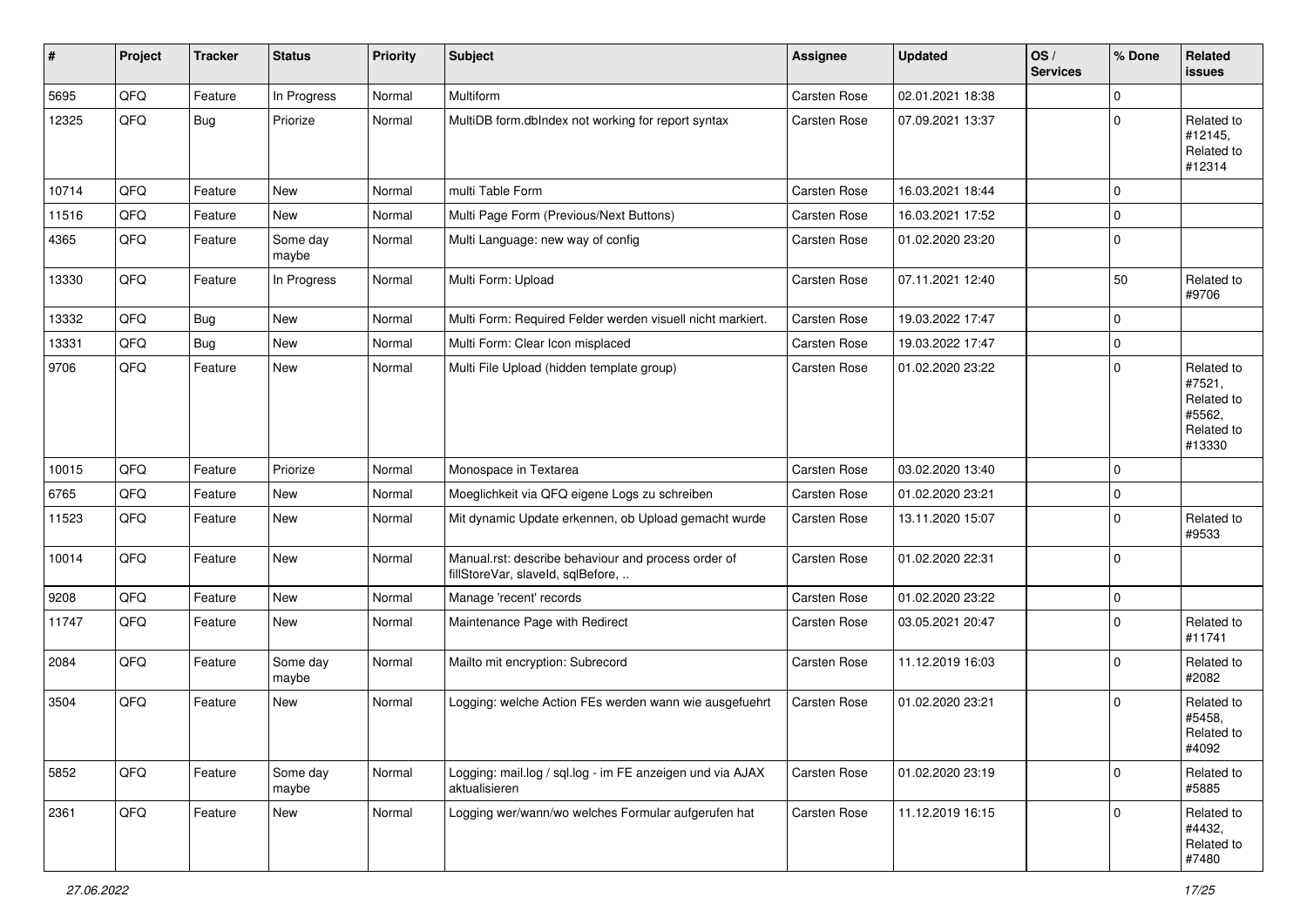| $\pmb{\#}$ | Project | <b>Tracker</b> | <b>Status</b>     | <b>Priority</b> | <b>Subject</b>                                                                                           | <b>Assignee</b> | <b>Updated</b>   | OS/<br><b>Services</b> | % Done      | Related<br>issues                                                       |
|------------|---------|----------------|-------------------|-----------------|----------------------------------------------------------------------------------------------------------|-----------------|------------------|------------------------|-------------|-------------------------------------------------------------------------|
| 9777       | QFQ     | Feature        | <b>New</b>        | Normal          | Logging QFQ Variables                                                                                    | Carsten Rose    | 16.12.2019 17:17 |                        | $\mathbf 0$ |                                                                         |
| 8702       | QFQ     | Feature        | New               | Normal          | Load Record which is locked: missing user info                                                           | Carsten Rose    | 11.12.2019 16:16 |                        | 0           | Related to<br>#9789                                                     |
| 3457       | QFQ     | Feature        | Some day<br>maybe | Normal          | LDAP: concat multi values to one single entry                                                            | Carsten Rose    | 11.12.2019 16:02 |                        | $\mathbf 0$ |                                                                         |
| 14371      | QFQ     | Feature        | Priorize          | Normal          | <b>LDAP via REPORT</b>                                                                                   | Carsten Rose    | 19.06.2022 16:37 |                        | $\mathbf 0$ |                                                                         |
| 10593      | QFQ     | Feature        | New               | Normal          | label2: text behind input element                                                                        | Carsten Rose    | 16.05.2020 10:57 |                        | $\mathbf 0$ |                                                                         |
| 10443      | QFQ     | Feature        | In Progress       | Normal          | Konzept_api / _live                                                                                      | Carsten Rose    | 07.05.2020 09:39 |                        | $\mathbf 0$ |                                                                         |
| 1946       | QFQ     | Feature        | Some day<br>maybe | Normal          | Kontrolle ob der ReadOnly Modus bei den<br>Formularelementen korrekt implementiert ist                   | Carsten Rose    | 11.12.2019 16:03 |                        | $\Omega$    |                                                                         |
| 4259       | QFQ     | Feature        | Some day<br>maybe | Normal          | Instant trigger a cron job                                                                               | Carsten Rose    | 11.12.2019 16:03 |                        | $\mathbf 0$ |                                                                         |
| 7522       | QFQ     | Feature        | Priorize          | Normal          | Inserting default index.html to folder (Avoid Apache<br>Indexing)                                        | Carsten Rose    | 01.02.2020 10:13 |                        | $\Omega$    |                                                                         |
| 9834       | QFQ     | <b>Bug</b>     | Priorize          | Normal          | Input elements with tag 'disabled' are missing on<br>form-submit: server option 'processReadOnly' broken | Carsten Rose    | 07.12.2021 16:43 |                        | $\mathbf 0$ | Related to<br>#9691,<br>Related to<br>#5305, Has<br>duplicate<br>#12331 |
| 11036      | QFQ     | Feature        | Some day<br>maybe | Normal          | inline report editor permissions                                                                         | Carsten Rose    | 16.09.2021 15:09 |                        | $\Omega$    | Related to<br>#11323                                                    |
| 14305      | QFQ     | <b>Bug</b>     | <b>New</b>        | Normal          | Inline Report editing does not create history entries                                                    | Carsten Rose    | 10.06.2022 11:55 |                        | $\mathbf 0$ |                                                                         |
| 4659       | QFQ     | <b>Bug</b>     | Some day<br>maybe | Normal          | infoButtonExtra                                                                                          | Carsten Rose    | 01.02.2020 23:20 |                        | 0           |                                                                         |
| 14091      | QFQ     | <b>Bug</b>     | <b>New</b>        | Normal          | inconsistent template path for twig                                                                      | Carsten Rose    | 19.04.2022 18:36 |                        | $\mathbf 0$ |                                                                         |
| 7453       | QFQ     | Feature        | Some day<br>maybe | Normal          | import / export forms QFQ                                                                                | Carsten Rose    | 16.09.2021 15:10 |                        | $\Omega$    |                                                                         |
| 7660       | QFQ     | Feature        | New               | Normal          | IMAP: import mails to DB, move / delete mails                                                            | Carsten Rose    | 01.02.2020 09:52 |                        | $\mathbf 0$ |                                                                         |
| 8217       | QFQ     | Feature        | New               | Normal          | if-elseif-else construct                                                                                 | Carsten Rose    | 16.03.2021 18:41 |                        | $\mathbf 0$ | Related to<br>#10716                                                    |
| 12480      | QFQ     | Feature        | New               | Normal          | If QFQ upgrade is running, block further request                                                         | Carsten Rose    | 03.05.2021 20:45 |                        | $\mathbf 0$ |                                                                         |
| 11702      | QFG     | Feature        | New               | Normal          | HTML Special Char makes no sense for 'allbut' if '&' is<br>forbidden                                     | Carsten Rose    | 07.12.2021 16:35 |                        | 0           | Related to<br>#5112,<br>Related to<br>#14320                            |
| 14283      | QFQ     | <b>Bug</b>     | Priorize          | Normal          | HEIC / HEIF convert doesn't trigger                                                                      | Carsten Rose    | 19.06.2022 16:37 |                        | 0           |                                                                         |
| 10095      | QFQ     | Feature        | Some day<br>maybe | Normal          | Generic Gitlab Integration into QFQ                                                                      | Carsten Rose    | 16.09.2021 15:10 |                        | $\pmb{0}$   |                                                                         |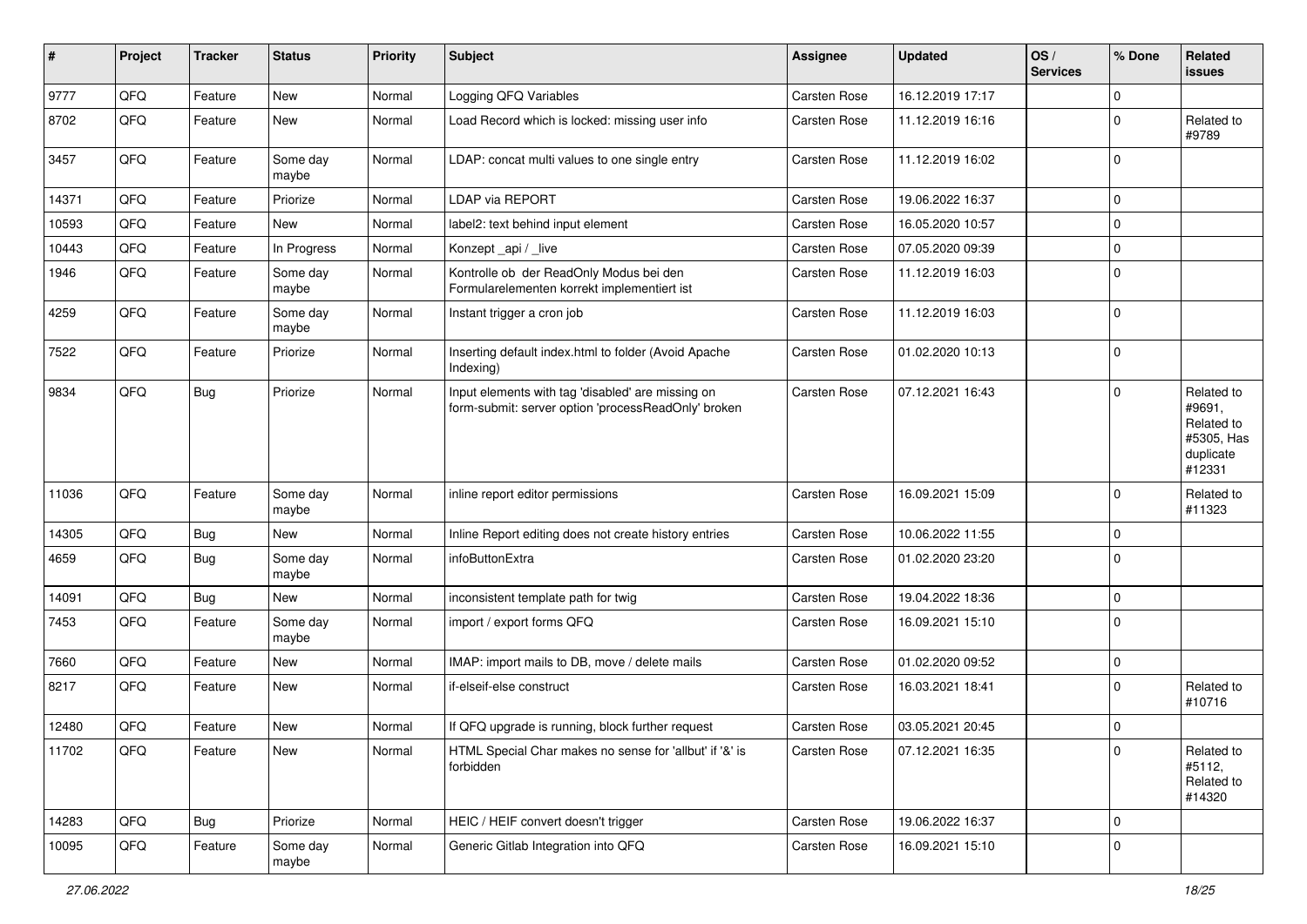| ∦     | Project | <b>Tracker</b> | <b>Status</b>     | <b>Priority</b> | <b>Subject</b>                                                                                                                                      | <b>Assignee</b>     | <b>Updated</b>   | OS/<br><b>Services</b> | % Done      | Related<br>issues    |
|-------|---------|----------------|-------------------|-----------------|-----------------------------------------------------------------------------------------------------------------------------------------------------|---------------------|------------------|------------------------|-------------|----------------------|
| 9900  | QFQ     | Feature        | Priorize          | Normal          | Generic API Call: tt-content record >> JSON                                                                                                         | <b>Carsten Rose</b> | 01.02.2020 10:13 |                        | $\Omega$    |                      |
| 6609  | QFQ     | Feature        | New               | Normal          | Formlet: JSON API erweitern                                                                                                                         | <b>Carsten Rose</b> | 01.02.2020 23:21 |                        | 50          |                      |
| 6602  | QFQ     | Feature        | <b>New</b>        | Normal          | Formlet: in Report auf Mausklick ein mini-form oeffnen                                                                                              | Carsten Rose        | 11.12.2019 16:16 |                        | $\Omega$    |                      |
| 10322 | QFQ     | Bug            | <b>New</b>        | Normal          | FormElement / Radio: missing column 'enum' >> FE not<br>reported                                                                                    | Carsten Rose        | 07.05.2020 09:37 |                        | $\Omega$    |                      |
| 7890  | QFQ     | <b>Bug</b>     | New               | Normal          | FormElement 'required': extraButtonInfo not aligned                                                                                                 | <b>Carsten Rose</b> | 11.06.2021 21:17 |                        | $\Omega$    | Related to<br>#11517 |
| 8034  | QFQ     | Feature        | Priorize          | Normal          | FormElement 'data': 22.22.2222 should not be accepted                                                                                               | <b>Carsten Rose</b> | 01.02.2020 10:13 |                        | $\Omega$    |                      |
| 4008  | QFQ     | Bug            | Some day<br>maybe | Normal          | FormElemen.type=sendmail: wrong 'TO' if 'real<br>name <rea@mail.to>' is used</rea@mail.to>                                                          | Carsten Rose        | 11.12.2019 16:03 |                        | $\Omega$    |                      |
| 7290  | QFQ     | Feature        | Priorize          | Normal          | FormEditor: title as textarea if LEN(title)>60                                                                                                      | <b>Carsten Rose</b> | 01.02.2020 10:13 |                        | $\Omega$    | Blocked by<br>#7682  |
| 14290 | QFQ     | Feature        | Priorize          | Normal          | FormEditor: Show Table Definition                                                                                                                   | <b>Carsten Rose</b> | 19.06.2022 16:37 |                        | $\mathbf 0$ |                      |
| 3350  | QFQ     | Feature        | Some day<br>maybe | Normal          | FormEditor: Hilfetext hinter 'checktype'                                                                                                            | Carsten Rose        | 11.12.2019 16:02 |                        | $\mathbf 0$ |                      |
| 9537  | QFQ     | Feature        | New               | Normal          | FormEditor: Edit fieldset in FrontEnd                                                                                                               | <b>Carsten Rose</b> | 01.02.2020 23:22 |                        | $\Omega$    |                      |
| 3877  | QFQ     | Feature        | Some day<br>maybe | Normal          | FormEditor: die Felder die aktuell nicht gebraucht werden<br>nur auf readonly/disabled setzen (nicht ausblenden > das<br>irritiert.                 | Carsten Rose        | 11.12.2019 16:03 |                        | $\Omega$    |                      |
| 6998  | QFQ     | Feature        | Priorize          | Normal          | Form: with debug=on show column information as tooltip of<br>column label                                                                           | Carsten Rose        | 01.02.2020 10:13 |                        | $\Omega$    |                      |
| 6289  | QFQ     | Feature        | <b>New</b>        | Normal          | Form: Log                                                                                                                                           | <b>Carsten Rose</b> | 01.02.2020 23:21 |                        | $\mathbf 0$ |                      |
| 3708  | QFQ     | Feature        | Some day<br>maybe | Normal          | Form: input - 'specialchars', 'none'  gewisse tags<br>erlauben, andere verbieten                                                                    | Carsten Rose        | 11.12.2019 16:02 |                        | $\mathbf 0$ | Related to<br>#14320 |
| 9773  | QFQ     | Bug            | <b>New</b>        | Normal          | form.parameter.formModeGlobal=requiredOff                                                                                                           | <b>Carsten Rose</b> | 01.02.2020 15:56 |                        | $\mathbf 0$ |                      |
| 9668  | QFQ     | Feature        | Priorize          | Normal          | Form.mode: rename 'hidden' to 'hide'                                                                                                                | Carsten Rose        | 05.05.2021 22:14 |                        | $\Omega$    | Related to<br>#6437  |
| 12581 | QFQ     | <b>Bug</b>     | <b>New</b>        | Normal          | Form.forward=close: Record 'new' in new browser tab ><br>save (& close) >> Form is not reloaded with new created<br>record id and stays in mode=new | <b>Carsten Rose</b> | 19.03.2022 17:48 |                        | $\Omega$    |                      |
| 5983  | QFQ     | Feature        | Some day<br>maybe | Normal          | Form Submit (save & update): normalize date/-time FE                                                                                                | <b>Carsten Rose</b> | 01.02.2020 23:19 |                        | $\Omega$    |                      |
| 5557  | QFQ     | <b>Bug</b>     | Some day<br>maybe | Normal          | Form load: STORE_RECORD filled, but should be empty                                                                                                 | <b>Carsten Rose</b> | 01.02.2020 23:19 |                        | $\mathbf 0$ |                      |
| 12315 | QFQ     | Feature        | Some day<br>maybe | Normal          | Form History (Diffs) / Backups                                                                                                                      | Carsten Rose        | 16.09.2021 15:10 |                        | $\mathbf 0$ |                      |
| 11322 | QFQ     | Feature        | Some day<br>maybe | Normal          | Form Element JSON - (multiline parameter field)                                                                                                     | Carsten Rose        | 16.09.2021 15:10 |                        | 0           |                      |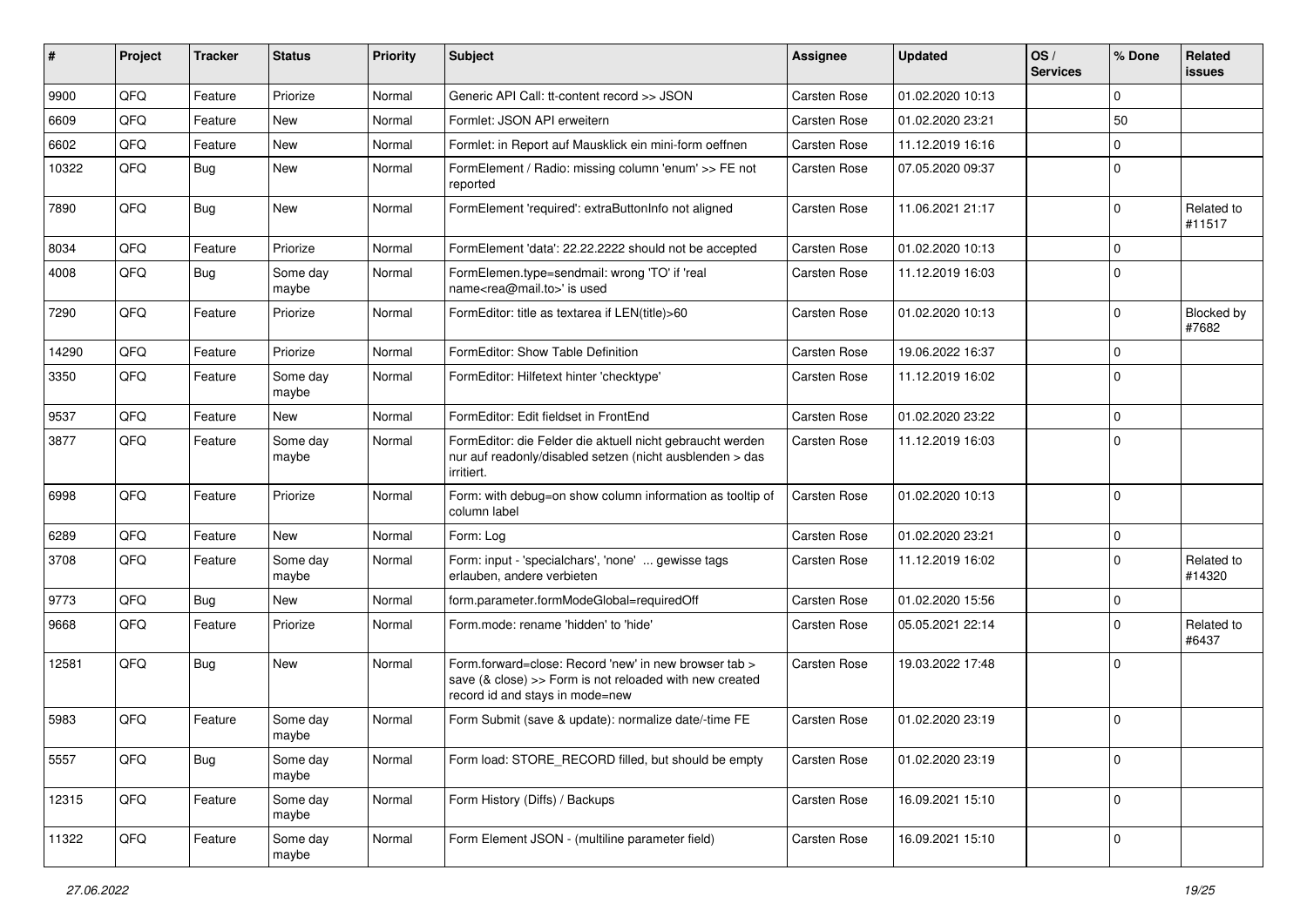| ∦     | Project | <b>Tracker</b> | <b>Status</b>     | <b>Priority</b> | Subject                                                                                                              | <b>Assignee</b> | <b>Updated</b>   | OS/<br><b>Services</b> | % Done      | Related<br>issues                                                     |
|-------|---------|----------------|-------------------|-----------------|----------------------------------------------------------------------------------------------------------------------|-----------------|------------------|------------------------|-------------|-----------------------------------------------------------------------|
| 4756  | QFQ     | <b>Bug</b>     | <b>New</b>        | Normal          | Form dirty even nothing changes                                                                                      | Carsten Rose    | 11.12.2019 16:16 |                        | $\mathbf 0$ |                                                                       |
| 9602  | QFQ     | Feature        | New               | Normal          | Form definition as JSON                                                                                              | Carsten Rose    | 01.02.2020 23:21 |                        | 0           | Related to<br>#9600                                                   |
| 8336  | QFQ     | Feature        | <b>New</b>        | Normal          | Form > modified > Close New: a) Optional disable popup, b)<br>custom text, c) mode on save: close stay               | Carsten Rose    | 01.02.2020 23:22 |                        | $\mathbf 0$ | Related to<br>#8335                                                   |
| 6462  | QFQ     | <b>Bug</b>     | <b>New</b>        | Normal          | File Upload: Nutzlose Fehlermeldung wenn Datei zu gross                                                              | Carsten Rose    | 01.02.2020 23:21 |                        | $\mathbf 0$ | Related to<br>#6139                                                   |
| 4413  | QFQ     | Feature        | New               | Normal          | fieldset: show/hidden, modeSql, dynamicUpdate                                                                        | Carsten Rose    | 09.02.2022 15:19 |                        | $\mathbf 0$ |                                                                       |
| 4872  | QFQ     | Feature        | Some day<br>maybe | Normal          | Fields of Typo3 page available in STORE TYPO3                                                                        | Carsten Rose    | 01.02.2020 23:19 |                        | $\mathbf 0$ |                                                                       |
| 10937 | QFQ     | <b>Bug</b>     | <b>New</b>        | Normal          | Fehler mit abhängigen Select- Feldern beim Positionieren                                                             | Carsten Rose    | 12.11.2020 23:45 |                        | $\mathbf 0$ |                                                                       |
| 7920  | QFQ     | Feature        | <b>New</b>        | Normal          | FE: Syntax Highlight, Zeinlenumbruch                                                                                 | Carsten Rose    | 01.02.2020 10:03 |                        | $\mathbf 0$ |                                                                       |
| 7512  | QFQ     | <b>Bug</b>     | <b>New</b>        | Normal          | FE: inputType=number >> 'pattern' is not respected                                                                   | Carsten Rose    | 01.02.2020 23:22 |                        | $\mathbf 0$ |                                                                       |
| 9533  | QFQ     | <b>Bug</b>     | <b>New</b>        | Normal          | FE.type=upload: Check in 'beforeSave' if upload is given                                                             | Carsten Rose    | 01.02.2020 23:22 |                        | $\mathbf 0$ | Related to<br>#11523                                                  |
| 8037  | QFQ     | Bug            | Priorize          | Normal          | FE.type=upload (advanced mode): {{slaveId:V}} missing<br>during dynamic update                                       | Carsten Rose    | 01.02.2020 10:13 |                        | $\Omega$    |                                                                       |
| 12162 | QFQ     | Feature        | New               | Normal          | FE.type=sendmail: personalized mailing (several mails) via<br>template                                               | Carsten Rose    | 03.05.2021 20:45 |                        | $\mathbf 0$ |                                                                       |
| 10082 | QFQ     | <b>Bug</b>     | New               | Normal          | FE.type=SELECT - 'sanatize' Class                                                                                    | Carsten Rose    | 07.05.2020 09:36 |                        | $\mathbf 0$ | Related to<br>#10081                                                  |
| 9317  | QFQ     | <b>Bug</b>     | <b>New</b>        | Normal          | FE.type=note: with dynamic show/hidden an empty label<br>causes trouble                                              | Carsten Rose    | 01.02.2020 23:22 |                        | $\mathbf 0$ |                                                                       |
| 8049  | QFQ     | Bug            | <b>New</b>        | Normal          | FE.type=note, column 'value': text moves some pixel to top<br>after save                                             | Carsten Rose    | 01.02.2020 23:22 |                        | $\mathbf 0$ |                                                                       |
| 5559  | QFQ     | Bug            | New               | Normal          | FE.type = Upload: 'accept' might contain variables                                                                   | Carsten Rose    | 11.05.2020 21:23 |                        | $\mathbf 0$ |                                                                       |
| 5021  | QFQ     | <b>Bug</b>     | Some day<br>maybe | Normal          | FE.typ=extra - during save displays error 'datum2' already<br>filled in STORE_SIP - the value is stored nevertheless | Carsten Rose    | 01.02.2020 23:19 |                        | $\Omega$    | Related to<br>#3875                                                   |
| 10013 | QFQ     | Feature        | Some day<br>maybe | Normal          | FE.tvp=editor: CodeMirror                                                                                            | Carsten Rose    | 08.06.2022 10:37 |                        | $\mathbf 0$ | Related to<br>#12611,<br>Related to<br>#12490,<br>Related to<br>#7732 |
| 8277  | QFQ     | Feature        | Priorize          | Normal          | fe.parameter.default=                                                                                                | Carsten Rose    | 01.02.2020 23:17 |                        | 0           | Related to<br>#8113                                                   |
| 7656  | QFQ     | <b>Bug</b>     | Priorize          | Normal          | FE with required, 'pattern' and 'extraButtonLock': always<br>complain about missing value                            | Carsten Rose    | 01.02.2020 10:13 |                        | $\mathbf 0$ |                                                                       |
| 3547  | QFQ     | <b>Bug</b>     | New               | Normal          | FE of type 'note' causes writing of empty fields.                                                                    | Carsten Rose    | 01.02.2020 23:21 |                        | $\pmb{0}$   |                                                                       |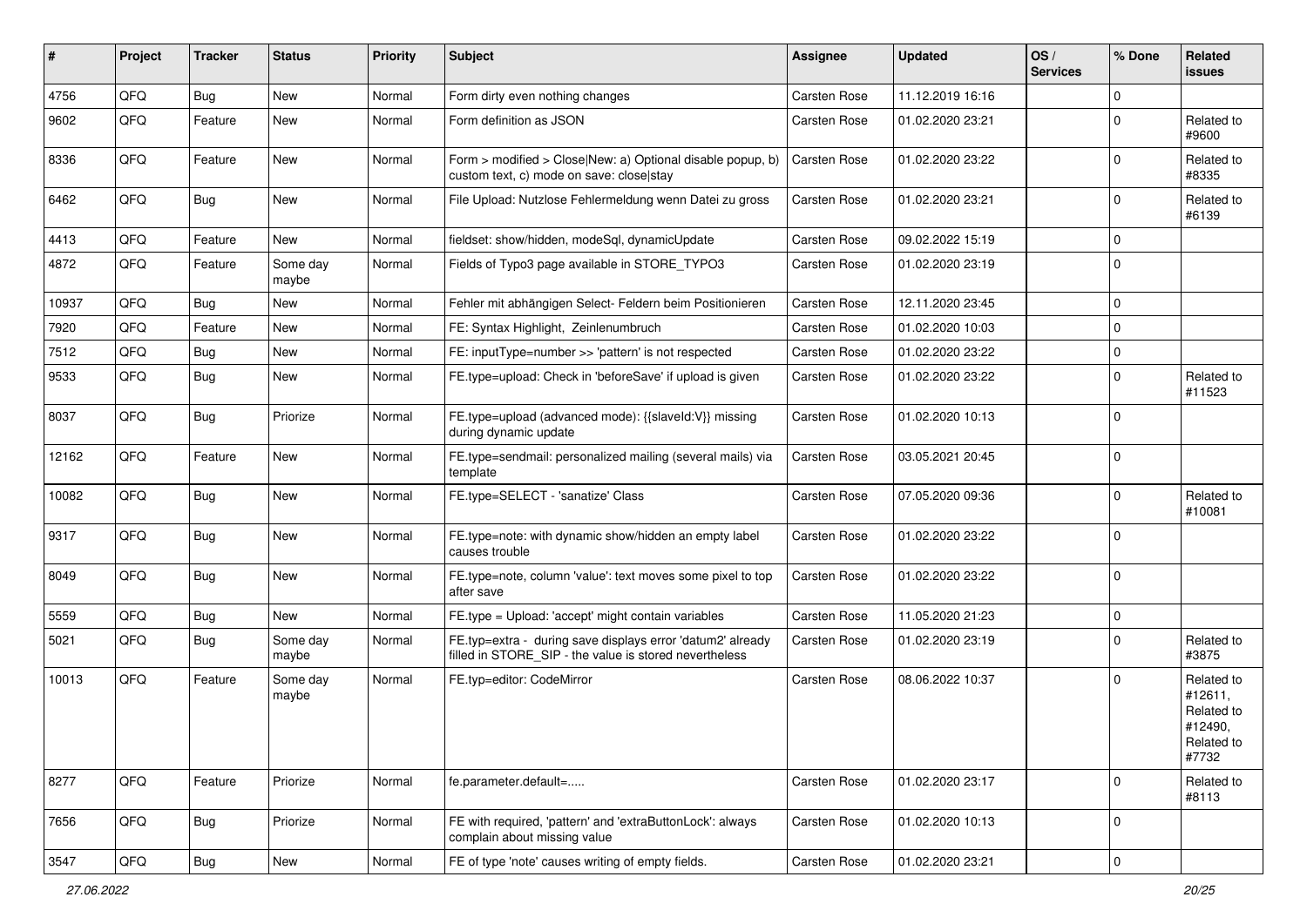| $\vert$ # | Project | <b>Tracker</b> | <b>Status</b>     | <b>Priority</b> | <b>Subject</b>                                                                                                          | Assignee            | <b>Updated</b>   | OS/<br><b>Services</b> | % Done      | Related<br>issues                                                                                                              |
|-----------|---------|----------------|-------------------|-----------------|-------------------------------------------------------------------------------------------------------------------------|---------------------|------------------|------------------------|-------------|--------------------------------------------------------------------------------------------------------------------------------|
| 12040     | QFQ     | Bug            | <b>New</b>        | Normal          | FE Mode 'hidden' für zwei FEs auf einer Zeile                                                                           | Carsten Rose        | 18.02.2021 10:13 |                        | $\Omega$    |                                                                                                                                |
| 3750      | QFQ     | <b>Bug</b>     | Some day<br>maybe | Normal          | FE in a row: if one violates check, all are red                                                                         | <b>Carsten Rose</b> | 11.12.2019 16:03 |                        | $\Omega$    |                                                                                                                                |
| 7812      | QFQ     | Feature        | <b>New</b>        | Normal          | FE 'Subrecord' - new option 'subrecordShowFilter',<br>'subrecordPaging'                                                 | <b>Carsten Rose</b> | 01.02.2020 23:22 |                        | $\Omega$    |                                                                                                                                |
| 9352      | QFQ     | Feature        | <b>New</b>        | Normal          | FE 'Native' fire slaveld, sqlAfter, sqlIns                                                                              | <b>Carsten Rose</b> | 01.02.2020 23:22 |                        | $\Omega$    |                                                                                                                                |
| 8584      | QFQ     | Feature        | Priorize          | Normal          | FE 'Action' - never assign to Container (except Template<br>Group)                                                      | <b>Carsten Rose</b> | 01.02.2020 10:13 |                        | $\Omega$    |                                                                                                                                |
| 9862      | QFQ     | Bug            | Priorize          | Normal          | Failed writing to sql mail qfq.log should throw an exception                                                            | Carsten Rose        | 01.02.2020 10:13 |                        | $\Omega$    |                                                                                                                                |
| 8719      | QFQ     | Feature        | <b>New</b>        | Normal          | extraButtonLock: add support for 0/1                                                                                    | Carsten Rose        | 01.02.2020 23:22 |                        | 0           |                                                                                                                                |
| 4528      | QFQ     | Bug            | Some day<br>maybe | Normal          | extraButtonLock mit SQLAhead Bug                                                                                        | <b>Carsten Rose</b> | 01.02.2020 23:19 |                        | $\Omega$    |                                                                                                                                |
| 11517     | QFQ     | <b>Bug</b>     | In Progress       | Normal          | extraButtonInfo Broken for multiple FormElements                                                                        | <b>Carsten Rose</b> | 12.05.2022 13:12 |                        | $\Omega$    | Related to<br>#7890,<br>Related to<br>#3811, Has<br>duplicate<br>#10905, Has<br>duplicate<br>#10553, Has<br>duplicate<br>#6779 |
| 11217     | QFQ     | Feature        | Some day<br>maybe | Normal          | <b>Extend Script Functionality</b>                                                                                      | <b>Carsten Rose</b> | 16.09.2021 15:10 |                        | $\Omega$    |                                                                                                                                |
| 3900      | QFQ     | Feature        | Some day<br>maybe | Normal          | Extend documentation of 'Copy / Paste'                                                                                  | Carsten Rose        | 11.12.2019 16:03 |                        | $\Omega$    | Related to<br>#3899                                                                                                            |
| 6594      | QFQ     | Feature        | <b>New</b>        | Normal          | Excel: on download, check if there is a valid sip                                                                       | Carsten Rose        | 01.02.2020 23:21 |                        | $\Omega$    |                                                                                                                                |
| 12024     | QFQ     | Feature        | <b>New</b>        | Normal          | Excel Export: text columns by default decode<br>htmlspeciachar()                                                        | Carsten Rose        | 17.02.2021 23:55 |                        | $\Omega$    | Related to<br>#12022                                                                                                           |
| 10976     | QFQ     | Feature        | <b>New</b>        | Normal          | Excel Export Verbesserungen                                                                                             | <b>Carsten Rose</b> | 06.08.2020 10:56 |                        | $\Omega$    |                                                                                                                                |
| 4328      | QFQ     | <b>Bug</b>     | Some day<br>maybe | Normal          | Error Message: Show FE name/number on problems in FE                                                                    | <b>Carsten Rose</b> | 01.02.2020 23:20 |                        | $\Omega$    |                                                                                                                                |
| 4330      | QFQ     | Feature        | Some day<br>maybe | Normal          | Error Message: report missing {{ / }} in sqlUpdate, sqlInsert,<br>sqlDelete, sqlAfter, sqlBefore in FE action elements. | Carsten Rose        | 01.02.2020 23:20 |                        | $\Omega$    |                                                                                                                                |
| 9128      | QFQ     | Feature        | <b>New</b>        | Normal          | Error Message: not replaced variables- a) replace back to<br>'{{', b) underline                                         | Carsten Rose        | 01.02.2020 23:22 |                        | $\mathbf 0$ | Related to<br>#9129                                                                                                            |
| 9127      | QFQ     | <b>Bug</b>     | <b>New</b>        | Normal          | Error Message: change 'roll over' color - text not readable                                                             | Carsten Rose        | 01.02.2020 23:22 |                        | $\Omega$    |                                                                                                                                |
| 6912      | QFQ     | <b>Bug</b>     | <b>New</b>        | Normal          | error Message Var 'deadline' already set in SIP - in Form<br>with FE.value={{deadline:R:::{{deadlinePeriod:Y}}}}        | <b>Carsten Rose</b> | 01.02.2020 23:21 |                        | $\Omega$    |                                                                                                                                |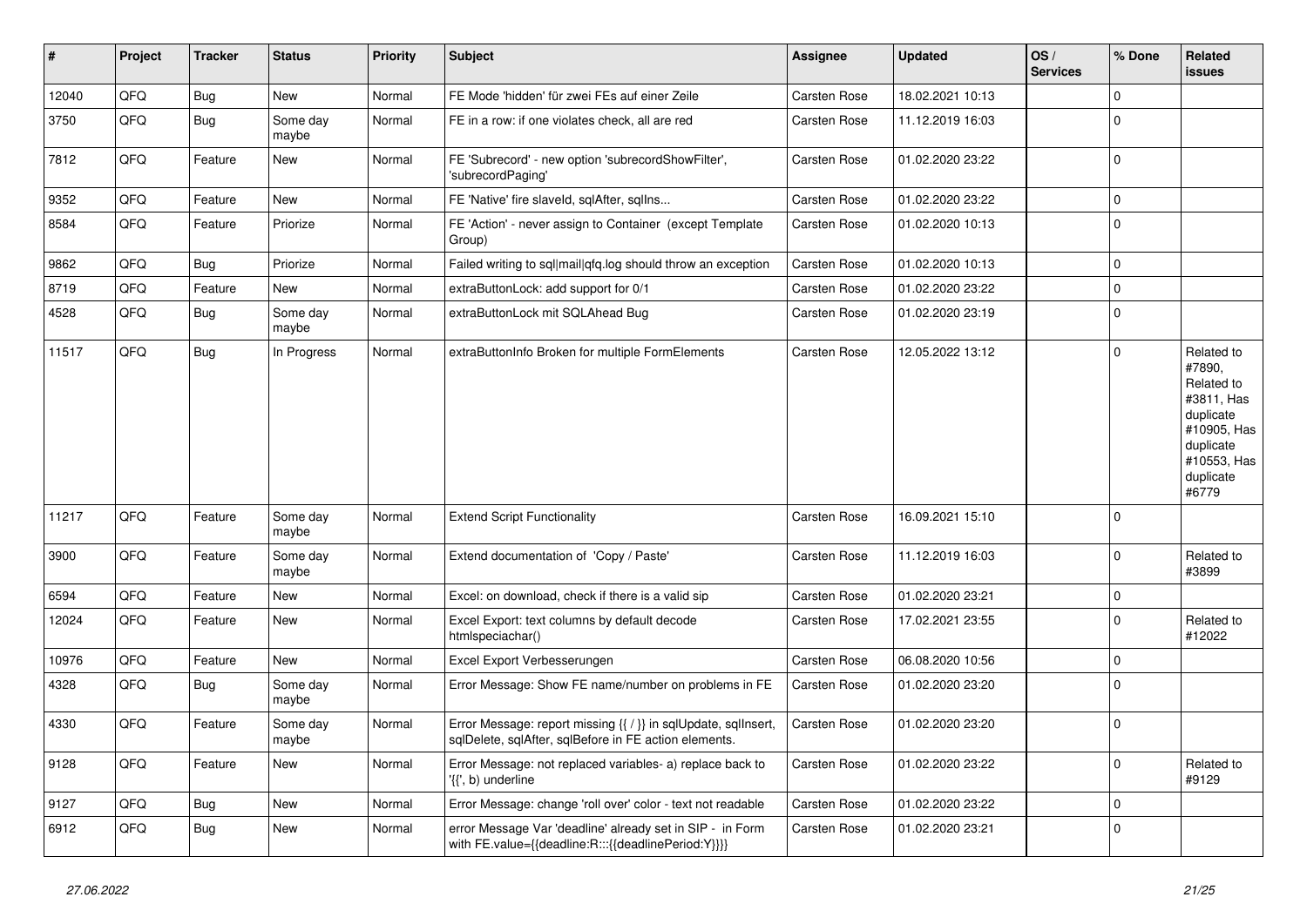| #     | Project | <b>Tracker</b> | <b>Status</b>     | <b>Priority</b> | Subject                                                                                                            | <b>Assignee</b> | <b>Updated</b>   | OS/<br><b>Services</b> | % Done         | Related<br>issues         |
|-------|---------|----------------|-------------------|-----------------|--------------------------------------------------------------------------------------------------------------------|-----------------|------------------|------------------------|----------------|---------------------------|
| 5132  | QFQ     | Feature        | Some day<br>maybe | Normal          | Error Message sendmail missing attachment: more details                                                            | Carsten Rose    | 01.02.2020 23:19 |                        | $\Omega$       |                           |
| 7547  | QFQ     | Bug            | New               | Normal          | Error Message in afterSave: wrong parameter column<br>reported                                                     | Carsten Rose    | 01.02.2020 23:22 |                        | $\mathbf 0$    |                           |
| 6677  | QFQ     | Bug            | <b>New</b>        | Normal          | Error message FE Action Element: no/wrong FE reference<br>who cause the problem.                                   | Carsten Rose    | 01.02.2020 23:21 |                        | $\Omega$       |                           |
| 9013  | QFQ     | Bug            | <b>New</b>        | Normal          | Error in Twig template not handled                                                                                 | Carsten Rose    | 20.10.2021 13:43 |                        | 0              |                           |
| 6250  | QFQ     | Feature        | In Progress       | Normal          | Enhance layout: a) Subrecord, b) Subrecord-Title                                                                   | Carsten Rose    | 01.02.2020 23:22 |                        | $\Omega$       | Related to<br>#5391       |
| 8585  | QFQ     | Feature        | Priorize          | Normal          | Enhance Error message for 'unknown form'                                                                           | Carsten Rose    | 01.02.2020 10:13 |                        | $\Omega$       |                           |
| 5579  | QFQ     | Feature        | Some day<br>maybe | Normal          | Enhance Doc / Presentation: variable type 'link column type'                                                       | Carsten Rose    | 01.02.2020 23:19 |                        | 0              |                           |
| 3864  | QFQ     | Feature        | <b>New</b>        | Normal          | Encrypt / decrypt field                                                                                            | Carsten Rose    | 08.03.2021 18:08 |                        | $\Omega$       |                           |
| 9783  | QFQ     | Bug            | <b>New</b>        | Normal          | Email with special characters                                                                                      | Carsten Rose    | 01.02.2020 23:22 |                        | $\Omega$       |                           |
| 11460 | QFQ     | Feature        | New               | Normal          | Easier creation of changelog: gitchangelog                                                                         | Carsten Rose    | 12.06.2021 10:20 |                        | $\Omega$       | Related to<br>#13467      |
| 7109  | QFQ     | Feature        | <b>New</b>        | Normal          | Dynamic Updates: row/element hide                                                                                  | Carsten Rose    | 01.02.2020 23:22 |                        | $\Omega$       | Has<br>duplicate<br>#4081 |
| 7002  | QFQ     | Bug            | <b>New</b>        | Normal          | Dynamic Update: row does not disappear / appear                                                                    | Carsten Rose    | 01.02.2020 23:22 |                        | $\Omega$       |                           |
| 3682  | QFQ     | Bug            | Some day<br>maybe | Normal          | Dynamic update: Radio buttons                                                                                      | Carsten Rose    | 11.12.2019 16:02 |                        | $\Omega$       |                           |
| 4082  | QFQ     | Feature        | <b>New</b>        | Normal          | Dynamic Update: modeSql - useful default                                                                           | Carsten Rose    | 01.02.2020 23:22 |                        | 0              |                           |
| 8106  | QFQ     | Bug            | Some day<br>maybe | Normal          | Dynamic Update: Feld kann nicht auf empty zurückgesetzt<br>werden                                                  | Carsten Rose    | 11.12.2019 16:01 |                        | $\Omega$       |                           |
| 3811  | QFQ     | Bug            | Some day<br>maybe | Normal          | Dynamic Update: extraButtonInfo - Text aktualisieren                                                               | Carsten Rose    | 11.12.2019 16:03 |                        | $\Omega$       | Related to<br>#11517      |
| 11504 | QFQ     | Feature        | <b>New</b>        | Normal          | Dynamic Update: Button text update for 'Save',' Close' &<br>'Delete'                                               | Carsten Rose    | 12.11.2020 23:44 |                        | $\mathbf 0$    |                           |
| 3216  | QFQ     | Feature        | Some day<br>maybe | Normal          | dynamic update für checkbox label2                                                                                 | Carsten Rose    | 11.12.2019 16:03 |                        | $\Omega$       | Related to<br>#2081       |
| 4583  | QFQ     | <b>Bug</b>     | Some day<br>maybe | Normal          | Dynamic Update bei TypeAhead Feldern                                                                               | Carsten Rose    | 01.02.2020 23:19 |                        | $\overline{0}$ |                           |
| 4869  | QFQ     | Feature        | Some day<br>maybe | Normal          | Dynamic Update (show, hide, readonly?, required?) for<br><b>Template Group Elements</b>                            | Carsten Rose    | 01.02.2020 23:19 |                        | $\Omega$       | Related to<br>#4865       |
| 9975  | QFQ     | <b>Bug</b>     | Priorize          | Normal          | Dropdown Menu: 'r:3' broken                                                                                        | Carsten Rose    | 01.02.2020 10:13 |                        | $\mathbf 0$    |                           |
| 2995  | QFQ     | Feature        | Some day<br>maybe | Normal          | Dropdown JQuery Plugin: 'chosen' - Moeglichkeit um Select<br>Listen mehr Funktion zu geben. Kein Bootstrap noetig. | Carsten Rose    | 11.12.2019 16:03 |                        | 0              |                           |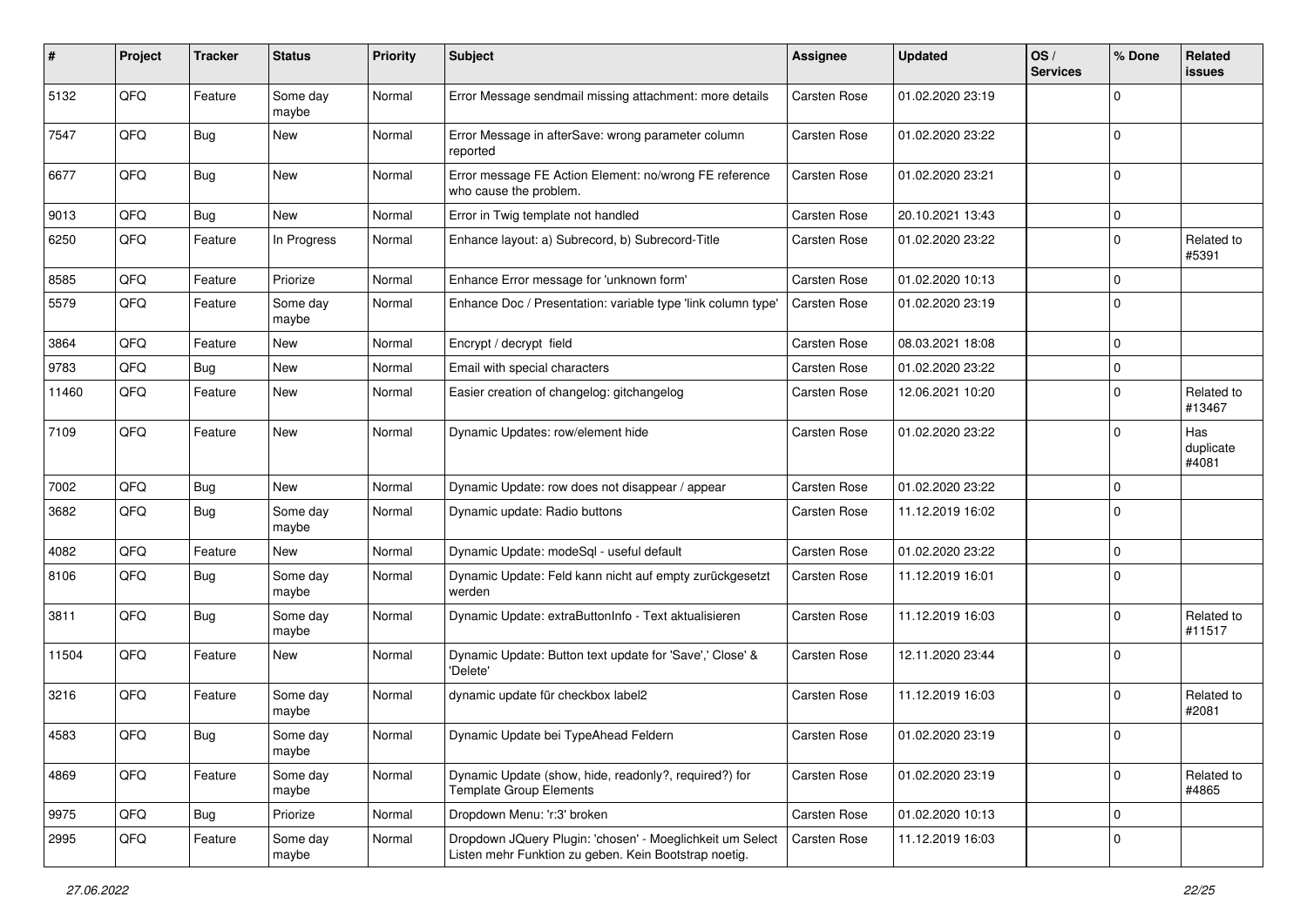| #     | Project | <b>Tracker</b> | <b>Status</b>              | <b>Priority</b> | <b>Subject</b>                                                                                        | Assignee            | <b>Updated</b>   | OS/<br><b>Services</b> | % Done      | Related<br>issues    |
|-------|---------|----------------|----------------------------|-----------------|-------------------------------------------------------------------------------------------------------|---------------------|------------------|------------------------|-------------|----------------------|
| 10119 | QFQ     | Feature        | New                        | Normal          | Dropdown (selectlist) & TypeAhead: format and catagorize<br>list                                      | <b>Carsten Rose</b> | 07.05.2020 09:36 |                        | 0           |                      |
| 12603 | QFQ     | Feature        | New                        | Normal          | Dropdown (Select), Radio, checkbox:<br>itemListAlways={{!SELECT key, value}}                          | <b>Carsten Rose</b> | 19.03.2022 17:47 |                        | $\Omega$    |                      |
| 7217  | QFQ     | Feature        | Priorize                   | Normal          | Download: notice User if `_sip=?` is missing                                                          | Carsten Rose        | 01.02.2020 10:13 |                        | $\Omega$    |                      |
| 6292  | QFQ     | Feature        | New                        | Normal          | Download: File speichern mit Hash aber original Filename in<br>der Datenbank vermerken fuer Downloads | <b>Carsten Rose</b> | 01.02.2020 23:21 |                        | $\Omega$    |                      |
| 10996 | QFQ     | Feature        | New                        | Normal          | Download video via sip: no seek                                                                       | Carsten Rose        | 12.08.2020 14:18 |                        | $\Omega$    |                      |
| 4293  | QFQ     | Bug            | Some day<br>maybe          | Normal          | Download broken if token 'd:' is missing - but no error<br>message                                    | Carsten Rose        | 11.12.2019 16:03 |                        | $\Omega$    | Related to<br>#7514  |
| 12109 | QFQ     | Feature        | <b>New</b>                 | Normal          | Donwload Link: Plain, SIP, Persistent Link, Peristent SIP -<br>new notation                           | <b>Carsten Rose</b> | 03.05.2021 20:45 |                        | 0           | Related to<br>#12085 |
| 3905  | QFQ     | Feature        | Some day<br>maybe          | Normal          | Documentation: Best Practice anhand eines Online<br>Bewerbungstools                                   | Carsten Rose        | 11.12.2019 16:03 |                        | $\Omega$    |                      |
| 8894  | QFQ     | Feature        | Some day<br>maybe          | Normal          | Documentation Tags Usable in QFQ Application                                                          | Carsten Rose        | 11.12.2019 16:01 |                        | $\Omega$    |                      |
| 13460 | QFQ     | Bug            | New                        | Normal          | Doc: Password set/reset  password should not processed<br>with 'html encode'                          | Carsten Rose        | 19.03.2022 17:46 |                        | $\Omega$    |                      |
| 8892  | QFQ     | Feature        | Some day<br>maybe          | Normal          | Display and Edit SQL Comments in Form Editor                                                          | Carsten Rose        | 11.12.2019 16:01 |                        | $\Omega$    |                      |
| 3458  | QFQ     | Feature        | Some day<br>maybe          | Normal          | Display 'Edit Form Element'-Checkbox on form: should<br>depend on FE Group                            | <b>Carsten Rose</b> | 11.12.2019 16:02 |                        | 0           | Related to<br>#3447  |
| 12503 | QFQ     | Feature        | Priorize                   | Normal          | Detect dangerous UPDATE statement with missing WHERE                                                  | <b>Carsten Rose</b> | 05.05.2021 22:09 |                        | 0           |                      |
| 7481  | QFQ     | Feature        | New                        | Normal          | Detect 'BaseUrl' automatically                                                                        | Carsten Rose        | 01.02.2020 23:21 |                        | $\Omega$    |                      |
| 7630  | QFQ     | Feature        | Priorize                   | Normal          | detailed error message for simple upload                                                              | Carsten Rose        | 01.02.2020 10:13 |                        | $\Omega$    |                      |
| 13566 | QFQ     | Feature        | Ready to sync<br>(develop) | Normal          | Delete config-example.qfq.php file                                                                    | Carsten Rose        | 23.12.2021 09:25 |                        | $\Omega$    |                      |
| 9348  | QFQ     | Feature        | New                        | Normal          | defaultThumbnailSize: pre render thumbnails                                                           | Carsten Rose        | 12.06.2021 09:05 |                        | 0           |                      |
| 3331  | QFQ     | Feature        | Some day<br>maybe          | Normal          | Default Tooltip fuer _page? Links: mit Form und Record ID                                             | Carsten Rose        | 11.12.2019 16:02 |                        | $\Omega$    |                      |
| 3130  | QFQ     | Bug            | Some day<br>maybe          | Normal          | Debug Info's nicht korrekt nach 'New > Save'.                                                         | Carsten Rose        | 11.12.2019 16:03 |                        | $\Omega$    | Related to<br>#3253  |
| 12337 | QFQ     | Feature        | Some day<br>maybe          | Normal          | Database.php: better caching                                                                          | Carsten Rose        | 16.09.2021 15:10 |                        | $\mathbf 0$ |                      |
| 9136  | QFQ     | Feature        | New                        | Normal          | Create ZIP files with dynamic PDFs                                                                    | Carsten Rose        | 01.02.2020 23:22 |                        | 0           |                      |
| 13841 | QFQ     | Feature        | New                        | Normal          | Create PDF via iText - evaluate                                                                       | Carsten Rose        | 19.03.2022 17:42 |                        | $\mathbf 0$ |                      |
| 13843 | QFQ     | Feature        | New                        | Normal          | Create JWT via QFQ                                                                                    | Carsten Rose        | 19.03.2022 17:42 |                        | 0           |                      |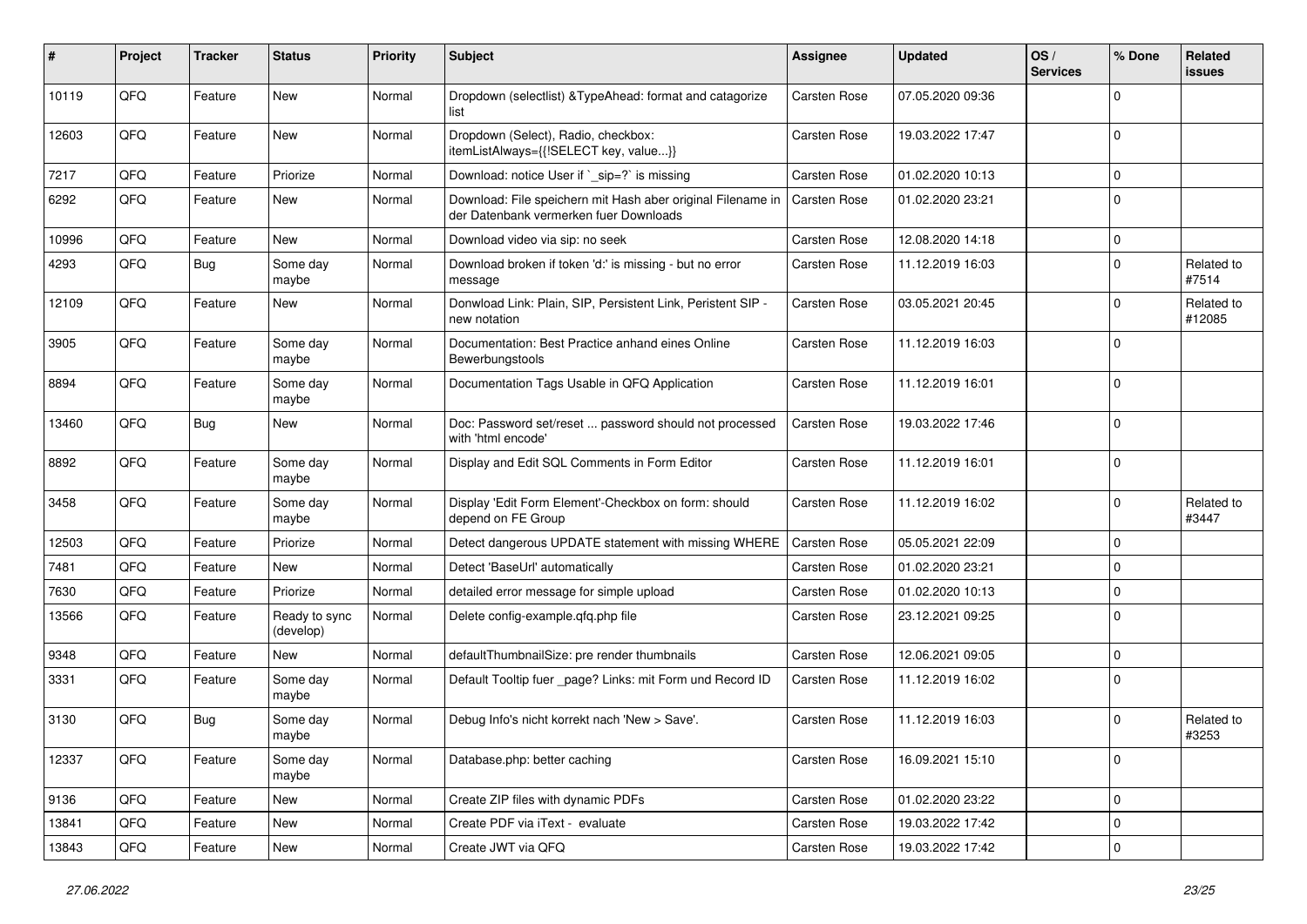| #     | Project | <b>Tracker</b> | <b>Status</b>     | <b>Priority</b> | Subject                                                                                                                       | <b>Assignee</b>     | <b>Updated</b>   | OS/<br><b>Services</b> | % Done         | Related<br>issues                            |
|-------|---------|----------------|-------------------|-----------------|-------------------------------------------------------------------------------------------------------------------------------|---------------------|------------------|------------------------|----------------|----------------------------------------------|
| 8089  | QFQ     | Feature        | <b>New</b>        | Normal          | Copy/Paste for FormElements                                                                                                   | Carsten Rose        | 01.02.2020 23:22 |                        | $\mathbf 0$    |                                              |
| 12330 | QFQ     | Feature        | New               | Normal          | Copy to input field / text area / TinyMCE                                                                                     | Carsten Rose        | 07.04.2021 09:01 |                        | $\Omega$       |                                              |
| 12327 | QFQ     | <b>Bug</b>     | New               | Normal          | Copy to clipboard: Glyphicon can not be changed                                                                               | Carsten Rose        | 27.12.2021 17:59 |                        | $\mathbf 0$    |                                              |
| 4650  | QFQ     | Feature        | Some day<br>maybe | Normal          | Convert html to doc/rtf                                                                                                       | Carsten Rose        | 01.02.2020 23:20 |                        | $\mathbf 0$    | Related to<br>#10704                         |
| 12714 | QFQ     | <b>Bug</b>     | <b>New</b>        | Normal          | Conversion of GIF to PDF broken when GIF contains Alpha.                                                                      | Carsten Rose        | 19.03.2022 17:49 |                        | $\Omega$       |                                              |
| 3349  | QFQ     | Bug            | Some day<br>maybe | Normal          | config.qfq.ini: a) vertraegt keine '=' im Value (z.B. Passwort),<br>b) Values sollten in ticks einschliessbar sein (spaces, ) | Carsten Rose        | 11.12.2019 16:02 |                        | 0              |                                              |
| 7102  | QFQ     | Feature        | <b>New</b>        | Normal          | Comment sign in report: '#' and '--'                                                                                          | Carsten Rose        | 01.02.2020 23:21 |                        | $\mathbf 0$    |                                              |
| 6715  | QFQ     | Feature        | Some day<br>maybe | Normal          | Code-Refactoring: dbArray vereinheitlichen                                                                                    | Carsten Rose        | 11.12.2019 16:02 |                        | $\Omega$       |                                              |
| 12163 | QFQ     | Feature        | <b>New</b>        | Normal          | Checkbox: table wrap                                                                                                          | Carsten Rose        | 03.05.2021 20:51 |                        | $\mathbf 0$    |                                              |
| 9691  | QFQ     | Bug            | In Progress       | Normal          | Checkbox: dynamic update > readonly                                                                                           | <b>Carsten Rose</b> | 01.02.2020 23:22 |                        | 50             | Related to<br>#9834                          |
| 11752 | QFQ     | <b>Bug</b>     | New               | Normal          | checkbox renders multiple input elements with same name                                                                       | <b>Carsten Rose</b> | 17.12.2020 14:58 |                        | $\Omega$       | Related to<br>#11750                         |
| 9669  | QFQ     | Bug            | Some day<br>maybe | Normal          | Checkbox / Template Group: radio/checkbox visible broken<br>after 'add'                                                       | Carsten Rose        | 16.06.2021 13:47 |                        | $\Omega$       | Related to<br>#8091                          |
| 12474 | QFQ     | Feature        | New               | Normal          | Check BaseConfigURL if it is given and the the last char is '/'                                                               | Carsten Rose        | 03.05.2021 20:45 |                        | $\mathbf 0$    |                                              |
| 13451 | QFQ     | Bug            | New               | Normal          | Character Counter / Max Character: Problem in Safari                                                                          | <b>Carsten Rose</b> | 15.04.2022 17:18 |                        | 0              |                                              |
| 13467 | QFQ     | Feature        | New               | Normal          | ChangeLog Generator                                                                                                           | Carsten Rose        | 19.03.2022 17:46 |                        | $\Omega$       | Related to<br>#11460                         |
| 9781  | QFQ     | Feature        | <b>New</b>        | Normal          | Button: CSS class to make buttons smaller                                                                                     | Carsten Rose        | 01.02.2020 23:22 |                        | $\mathbf 0$    |                                              |
| 10716 | QFQ     | Feature        | Some day<br>maybe | Normal          | Business Logic mit Externen Skripten                                                                                          | Carsten Rose        | 16.09.2021 15:10 |                        | $\Omega$       | Related to<br>#10713,<br>Related to<br>#8217 |
| 9177  | QFQ     | <b>Bug</b>     | <b>New</b>        | Normal          | Bug? QFQ tries to save an action FE, which has real<br>existing column name                                                   | Carsten Rose        | 01.02.2020 23:22 |                        | $\Omega$       |                                              |
| 9958  | QFQ     | Bug            | Priorize          | Normal          | Broken subrecord query: no error message                                                                                      | <b>Carsten Rose</b> | 05.02.2021 15:15 |                        | $\mathbf 0$    |                                              |
| 8520  | QFQ     | Feature        | Some day<br>maybe | Normal          | Bring QFQ to Composer                                                                                                         | Carsten Rose        | 16.09.2021 15:10 |                        | 0              |                                              |
| 12546 | QFQ     | Bug            | Feedback          | Normal          | Branch 'Development' - Unit Tests mit dirty workaround<br>angepasst                                                           | Carsten Rose        | 19.03.2022 17:48 |                        | $\mathbf 0$    |                                              |
| 3782  | QFG     | Bug            | Priorize          | Normal          | Bei fehlerhafter Eingabe (z.B. Datum) sollte das erwartete<br>Format angezeigt werden                                         | Carsten Rose        | 01.02.2020 10:13 |                        | $\mathbf 0$    |                                              |
| 9346  | QFG     | Feature        | Priorize          | Normal          | beforeSave: check if an upload is given                                                                                       | Carsten Rose        | 11.06.2021 21:18 |                        | $\overline{0}$ |                                              |